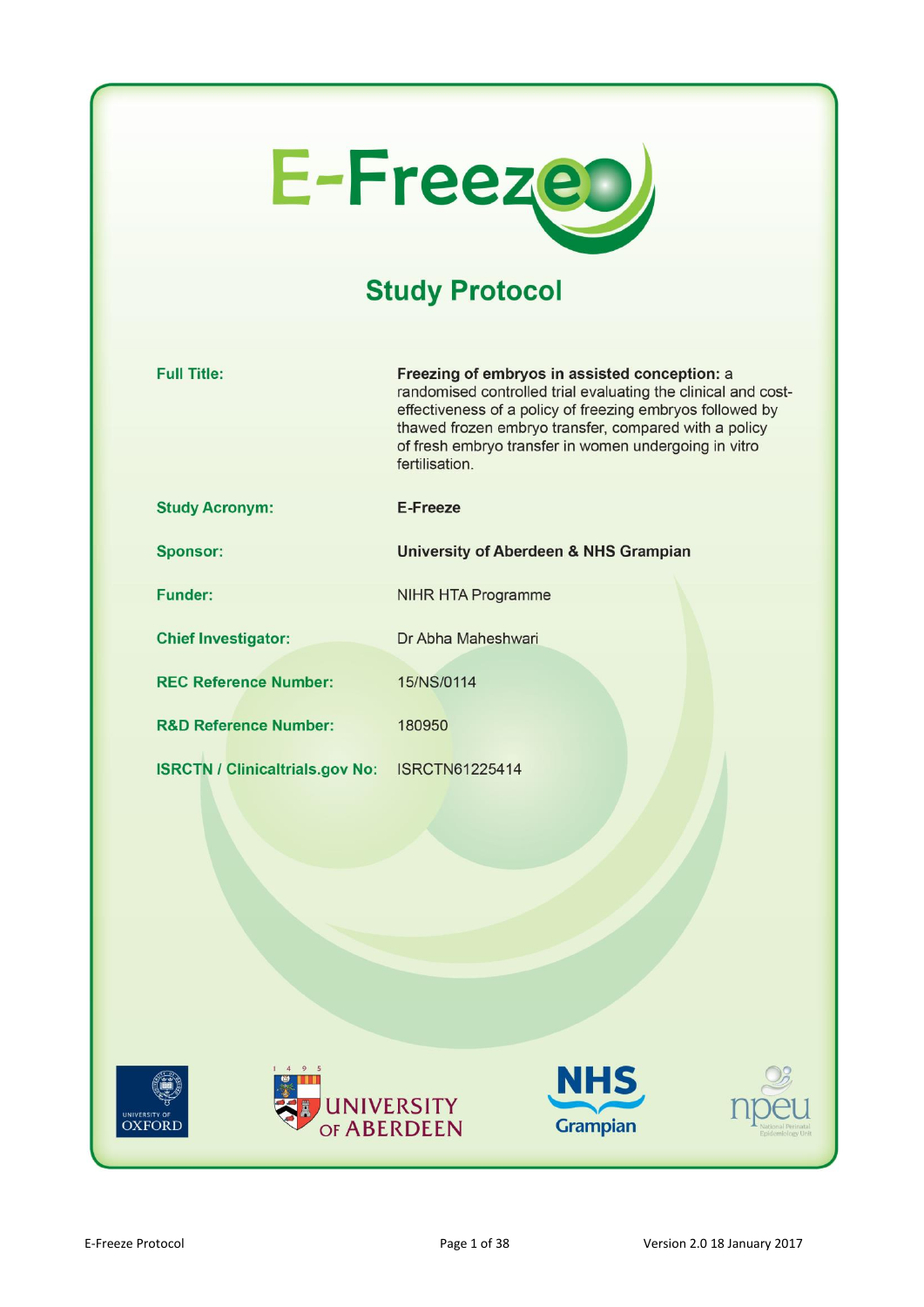

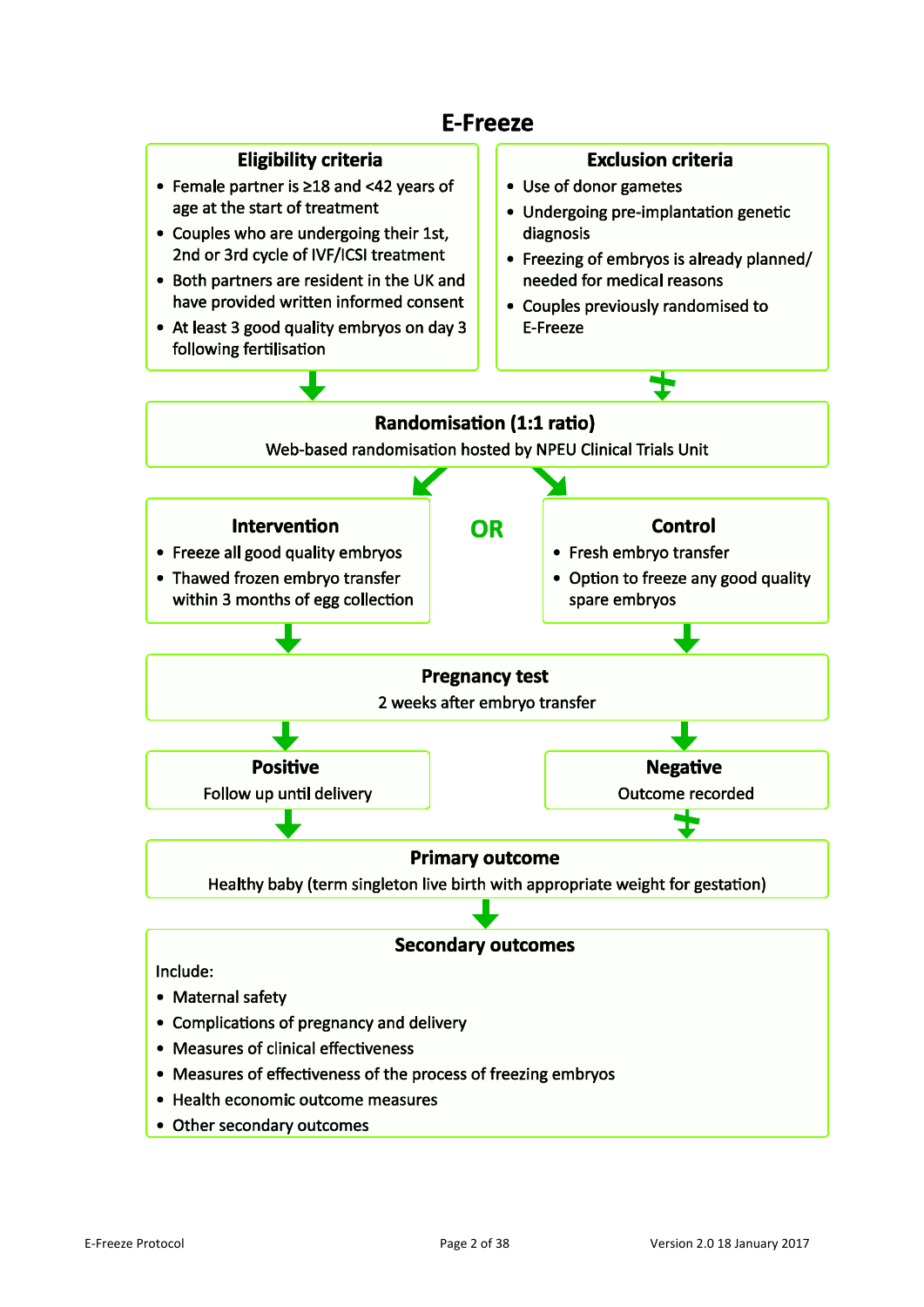## **Contents**

| 1   |      |                                                                           |  |
|-----|------|---------------------------------------------------------------------------|--|
| 2   |      |                                                                           |  |
| 3   |      |                                                                           |  |
| 4   |      |                                                                           |  |
| 5   |      |                                                                           |  |
|     | 5.1  |                                                                           |  |
|     | 5.2  |                                                                           |  |
| 6   |      |                                                                           |  |
|     | 6.1  |                                                                           |  |
|     | 6.2  |                                                                           |  |
| 7   |      |                                                                           |  |
|     | 7.1  |                                                                           |  |
|     | 7.2  |                                                                           |  |
| 8   |      |                                                                           |  |
|     | 8.1  |                                                                           |  |
|     | 8.2  |                                                                           |  |
| 9   |      |                                                                           |  |
|     | 9.1  |                                                                           |  |
|     | 9.2  |                                                                           |  |
|     | 9.3  |                                                                           |  |
| 10  |      |                                                                           |  |
|     | 10.1 |                                                                           |  |
|     | 10.2 |                                                                           |  |
|     | 10.3 |                                                                           |  |
|     | 10.4 |                                                                           |  |
|     | 10.5 |                                                                           |  |
|     |      |                                                                           |  |
|     | 10.6 |                                                                           |  |
|     |      |                                                                           |  |
|     |      |                                                                           |  |
| 11  |      |                                                                           |  |
|     |      |                                                                           |  |
|     |      |                                                                           |  |
|     | 11.3 |                                                                           |  |
|     | 11.4 |                                                                           |  |
|     |      |                                                                           |  |
| 12  |      |                                                                           |  |
|     | 12.1 |                                                                           |  |
|     | 12.2 |                                                                           |  |
| 13. |      | STUDY MANAGEMENT AND OVERSIGHT ARRANGEMENTS 30                            |  |
|     |      |                                                                           |  |
|     | 13.2 |                                                                           |  |
|     | 13.3 | Project Management Group (PMG) and Clinical Investigators' Group (CIG) 31 |  |
|     | 13.4 |                                                                           |  |
|     | 13.5 |                                                                           |  |
| 14  |      | CONFIDENTIALITY, DATA PROTECTION AND DATA MANAGEMENT 32                   |  |
| 15  |      |                                                                           |  |
|     |      |                                                                           |  |
|     |      |                                                                           |  |
|     |      |                                                                           |  |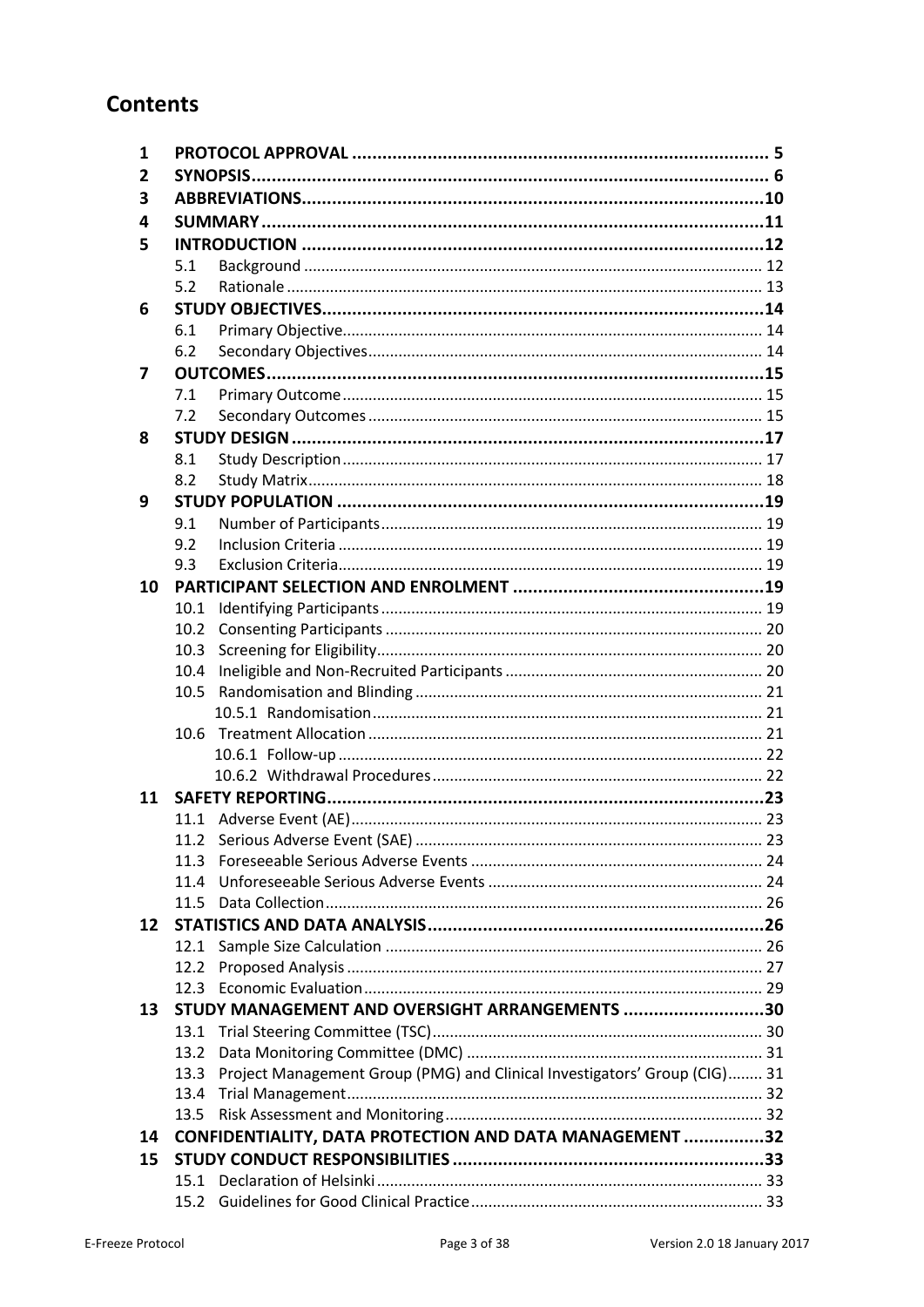| 16 | REPORTING, PUBLICATIONS AND NOTIFICATION OF RESULTS34 |  |
|----|-------------------------------------------------------|--|
|    |                                                       |  |
|    |                                                       |  |
|    |                                                       |  |
|    |                                                       |  |
| 17 |                                                       |  |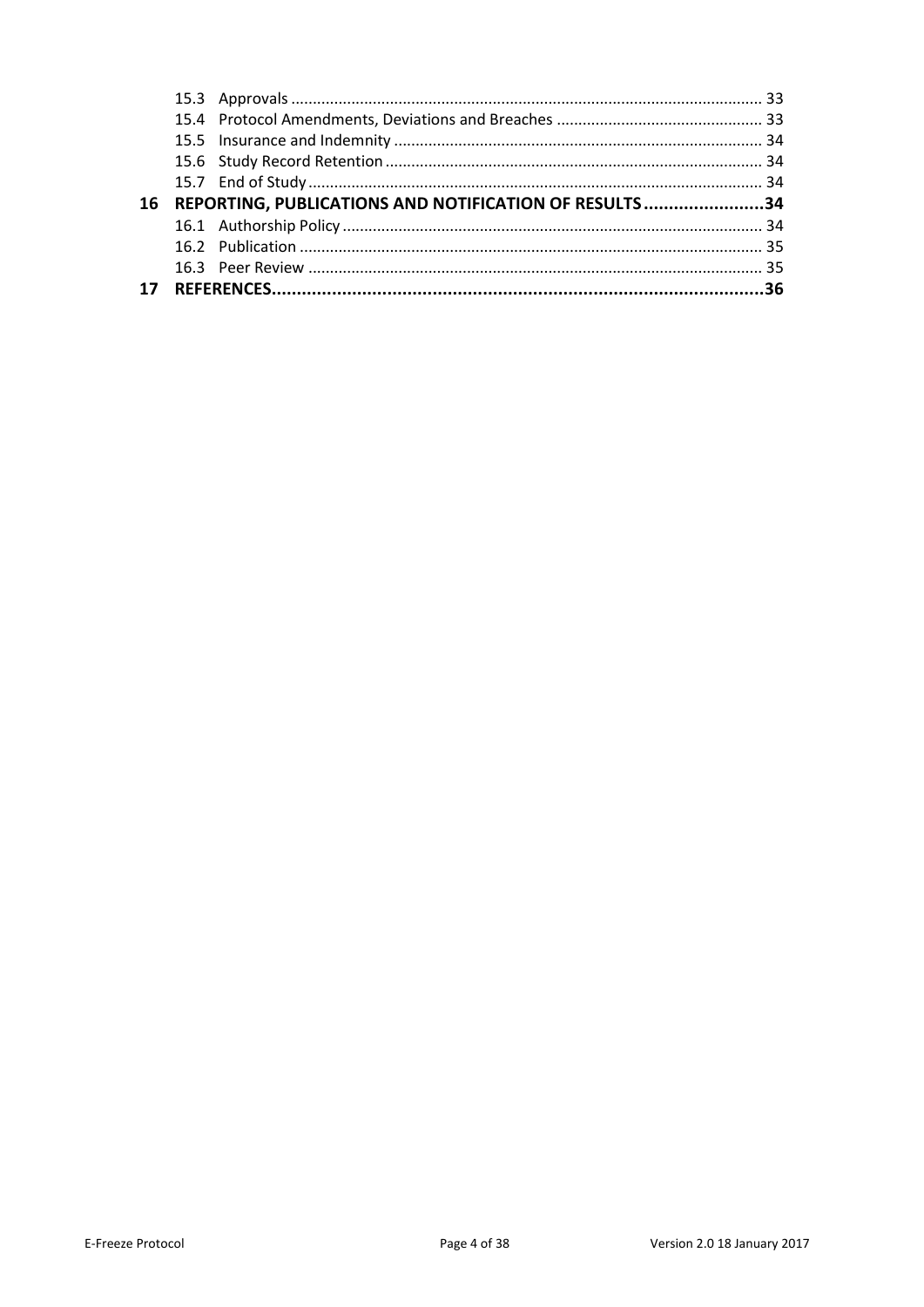## <span id="page-4-0"></span>**1 Protocol Approval**

**Freezing of embryos in assisted conception**: a randomised controlled trial evaluating the clinical and cost-effectiveness of a policy of freezing embryos followed by thawed frozen embryo transfer, compared with a policy of fresh embryo transfer in women undergoing in vitro fertilisation.

#### **Signatures**

**By signing this document I am confirming that I have read, understood and approve the protocol for the above study.**

 $13102$  $217$ o Mark ABHA MAMESHWARI Chief Investigator Date Signature  $\frac{15^{th}}{200}$  February 2017 Signat

for Statistical Review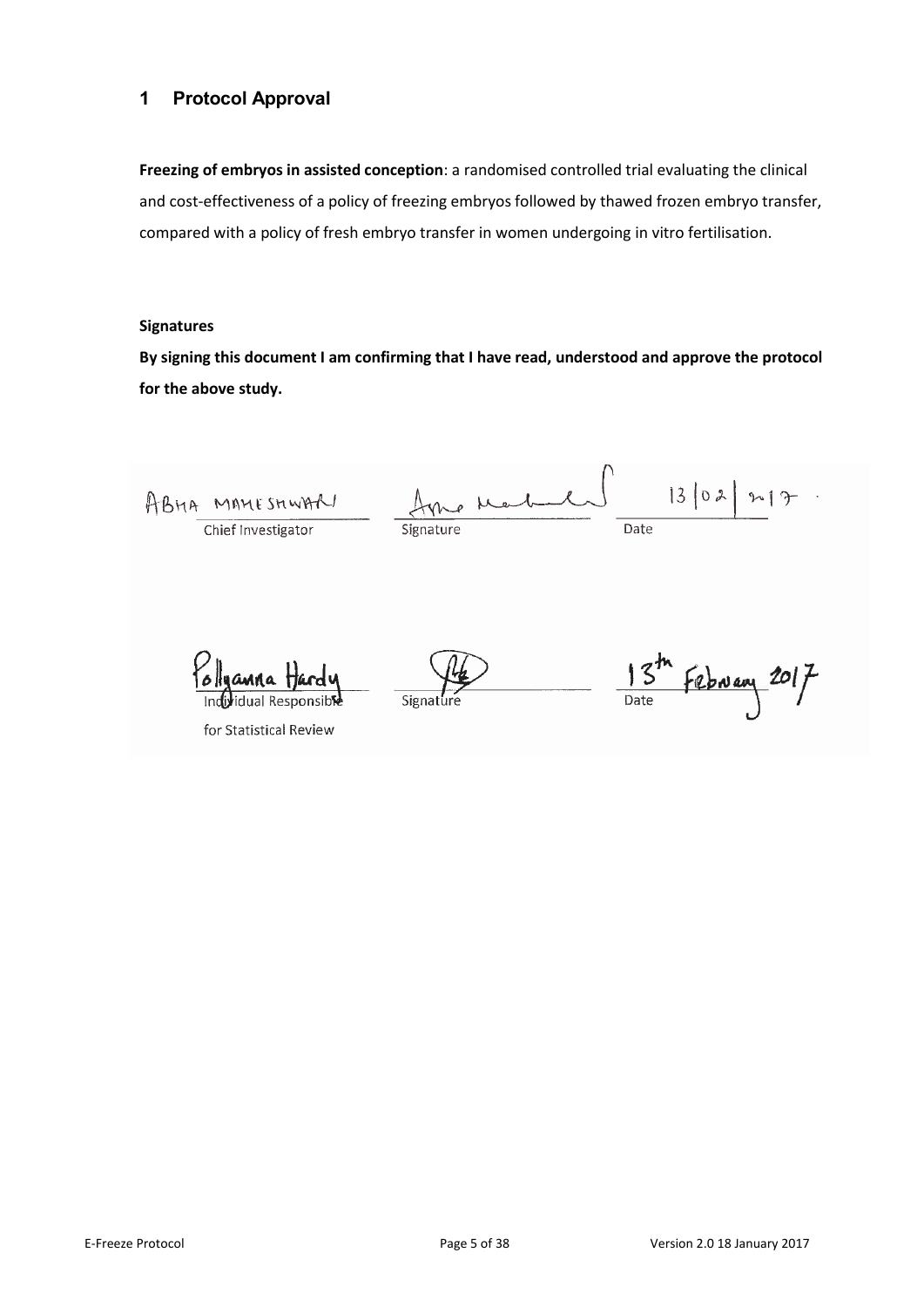## **2 Synopsis**

<span id="page-5-0"></span>

| <b>Trial Acronym</b>       | E-Freeze                                                                                          |
|----------------------------|---------------------------------------------------------------------------------------------------|
| <b>Trial Long Title</b>    | Elective Freezing of embryos in assisted conception: a randomised                                 |
|                            | controlled trial evaluating the clinical and cost-effectiveness of a policy of                    |
|                            | freezing embryos followed by thawed frozen embryo transfer, compared                              |
|                            | with a policy of fresh embryo transfer in women undergoing in vitro                               |
|                            | fertilisation.                                                                                    |
| <b>Clinical Phase</b>      | Phase III                                                                                         |
| <b>Trial Design</b>        | Multi-centre, randomised controlled trial                                                         |
| <b>Trial Participants</b>  | Couples undergoing their $1^{st}$ , $2^{nd}$ or $3^{rd}$ cycle of IVF/ICSI treatment at fertility |
|                            | centres in the UK                                                                                 |
| <b>Inclusion Criteria</b>  | The female partner is $\geq 18$ and < 42 years of age at the start of treatment<br>$\bullet$      |
|                            | (i.e. start of ovarian stimulation)                                                               |
|                            | Couples who are undergoing their $1st$ , $2nd$ or $3rd$ cycle of in vitro                         |
|                            | fertilisation (IVF) or intracytoplasmic sperm injection (ICSI) treatment                          |
|                            | Both partners are resident in the UK                                                              |
|                            | Both partners have provided written informed consent                                              |
|                            | At least 3 good quality embryos on day 3 following fertilisation                                  |
| <b>Exclusion Criteria</b>  | Donor gametes are used<br>$\bullet$                                                               |
|                            | Pre-implantation genetic testing is planned<br>٠                                                  |
|                            | Elective freezing of all embryos is planned for medical reasons (e.g.                             |
|                            | severe risk of OHSS/fertility preservation)                                                       |
|                            | Couples previously randomised to E-Freeze                                                         |
| <b>Planned Sample Size</b> | 1,086 couples                                                                                     |
| Interventions              | Standard care arm: Women will undergo fresh embryo transfer at the                                |
|                            | cleavage or blastocyst stage according to local protocols.                                        |
|                            | Intervention arm: All good quality embryos will be frozen according to                            |
|                            | local protocols. Women will be contacted by their embryologist/research                           |
|                            | nurse (or delegate) after randomisation and arrangements will be made                             |
|                            | for frozen embryo transfer (typically after 4 to 6 weeks and always within                        |
|                            | 3 months of the egg retrieval process). The couples will attend for a clinic                      |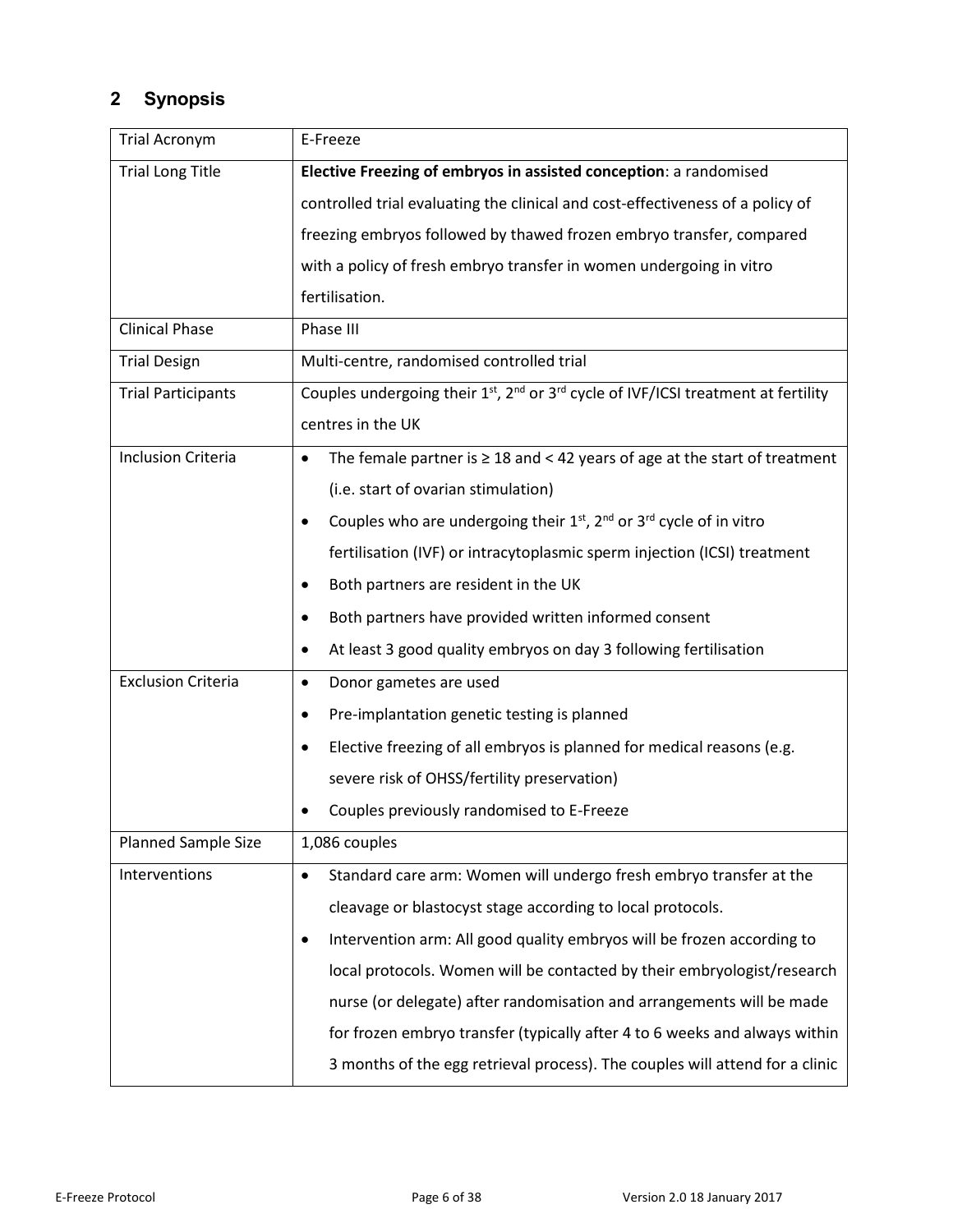|                             | visit and additional monitoring visits before thawed frozen embryo           |
|-----------------------------|------------------------------------------------------------------------------|
|                             | transfer is performed.                                                       |
| Primary Objective           | The primary objective of the trial is to determine if a policy of freezing   |
|                             | embryos, followed by thawed frozen embryo transfer results in a higher       |
|                             | healthy baby rate when compared with the current policy of transferring      |
|                             | fresh embryos.                                                               |
| <b>Secondary Objectives</b> | The secondary objectives of the trial are to assess if a policy of freezing  |
|                             | embryos, followed by thawed frozen embryo transfer compared with the         |
|                             | current policy of transferring fresh embryos results in:                     |
|                             | Fewer complications associated with IVF/ICSI treatment and pregnancy<br>1.   |
|                             | Greater cost-effectiveness from a health service and broader societal<br>2.  |
|                             | perspective                                                                  |
| <b>Primary Outcome</b>      | The primary outcome is a healthy baby.                                       |
| <b>Secondary Outcomes</b>   | <b>Maternal safety outcome</b>                                               |
|                             | Ovarian hyperstimulation syndrome (OHSS)                                     |
|                             |                                                                              |
|                             | <b>Complications of pregnancy and delivery outcomes</b>                      |
|                             | Vanishing twin or triplet (defined as either: more fetal heartbeats          |
|                             | than babies born, more gestational sacs than babies born or more             |
|                             | gestational sacs than fetal heartbeats)                                      |
|                             | Miscarriage rate (defined as pregnancy loss prior to age of viability        |
|                             | i.e. 24 weeks of gestation)                                                  |
|                             | Ectopic pregnancy                                                            |
|                             | Termination                                                                  |
|                             | Gestational diabetes mellitus (GDM)                                          |
|                             | Multiple pregnancy (defined as more than one fetal heartbeat or<br>$\bullet$ |
|                             | more than one gestational sac)                                               |
|                             | Multiple births (including live and stillbirths)<br>٠                        |
|                             | Hypertensive disorders of pregnancy (chronic hypertension,                   |
|                             | pregnancy induced hypertension, pre-eclampsia and eclampsia)                 |
|                             | Most severe hypertensive disorder (from least to worst: chronic<br>$\bullet$ |
|                             | hypertension, pregnancy induced hypertension, pre-eclampsia and              |
|                             | eclampsia)                                                                   |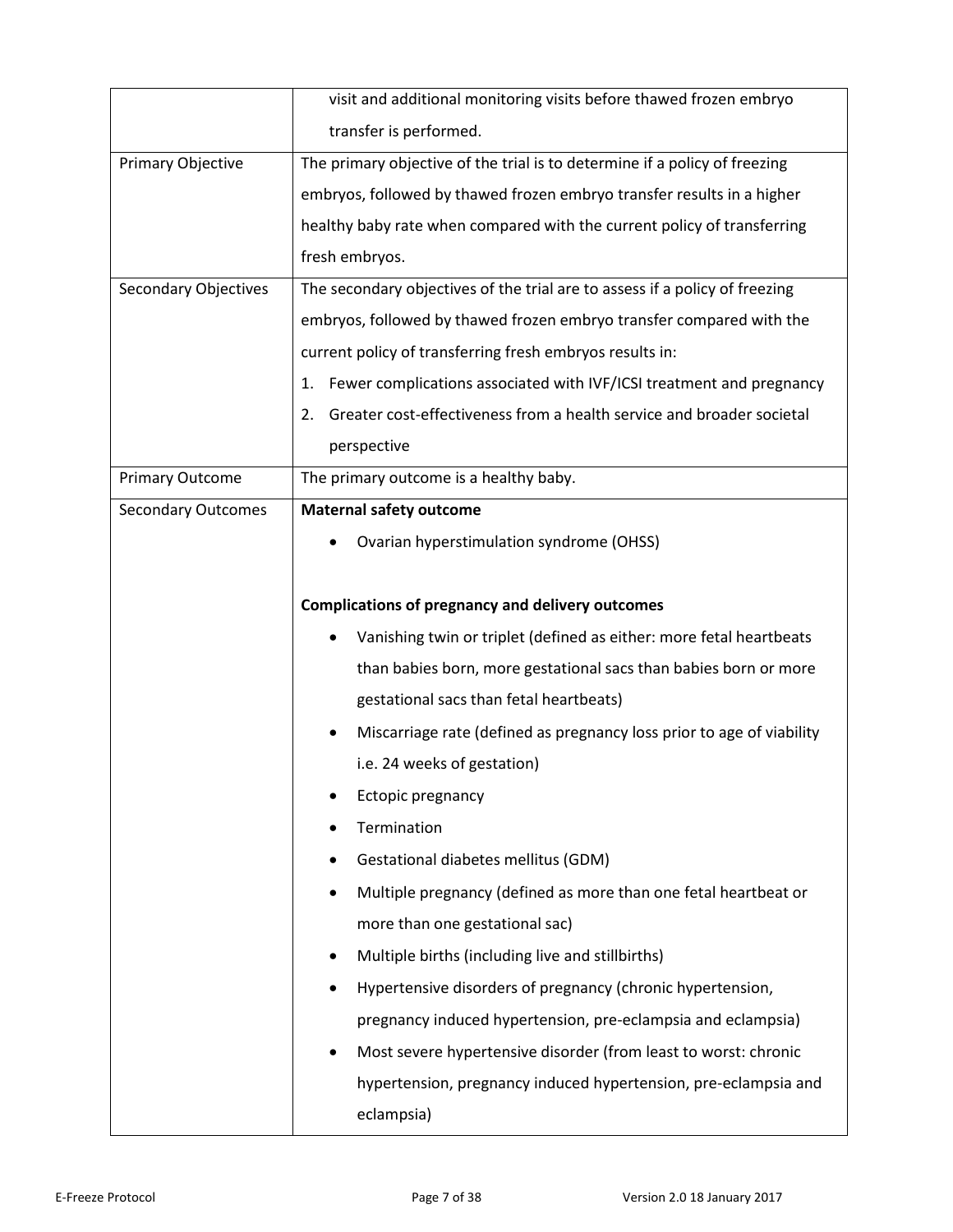| Antepartum haemorrhage (any bleeding per vaginum after 28 weeks             |
|-----------------------------------------------------------------------------|
| of pregnancy including placenta praevia and placental abruption)            |
| Onset of labour (spontaneous, induced or planned caesarean                  |
| section)                                                                    |
| Mode of delivery for each baby (normal vaginal delivery,                    |
| instrumental vaginal delivery or caesarean section)                         |
| Preterm delivery (defined as delivery at < 37 completed weeks)              |
| Very preterm delivery (defined as delivery at < 32 completed weeks)         |
| Low birth weight (defined as weight $<$ 2,500 g at birth)                   |
| Very low birth weight (defined as weight < 1,500 g at birth)                |
| High birth weight (defined as weight > 4,000 g at birth)                    |
| Large for gestational age (defined as birth weight > 90th centile for       |
| gestational age at delivery, based on standardised charts)                  |
| Small for gestational age (defined as birth weight < 10th centile for       |
| gestational age at delivery, based on standardised charts)                  |
| Congenital anomaly/birth defect (all congenital anomalies/birth             |
| defects identified will be included)                                        |
| Perinatal mortality (stillbirth or late as well as early neonatal deaths,   |
| up to 28 days after birth)                                                  |
|                                                                             |
| <b>Measures of clinical effectiveness outcomes</b>                          |
| Live birth rate (this is a live birth episode i.e. twins will count as one) |
| Singleton live birth rate                                                   |
| Singleton live birth rate at term                                           |
| Singleton baby with appropriate weight for gestation                        |
| Pregnancy rate (defined as positive pregnancy test at 2 weeks +/-3          |
| days after embryo transfer)                                                 |
| Clinical pregnancy rate (defined as the presence of at least one fetal      |
| heartbeat at ultrasound between six and eight weeks gestation;              |
| ectopic pregnancy counts as a clinical pregnancy; multiple                  |
| gestational sacs count as one clinical pregnancy)                           |
|                                                                             |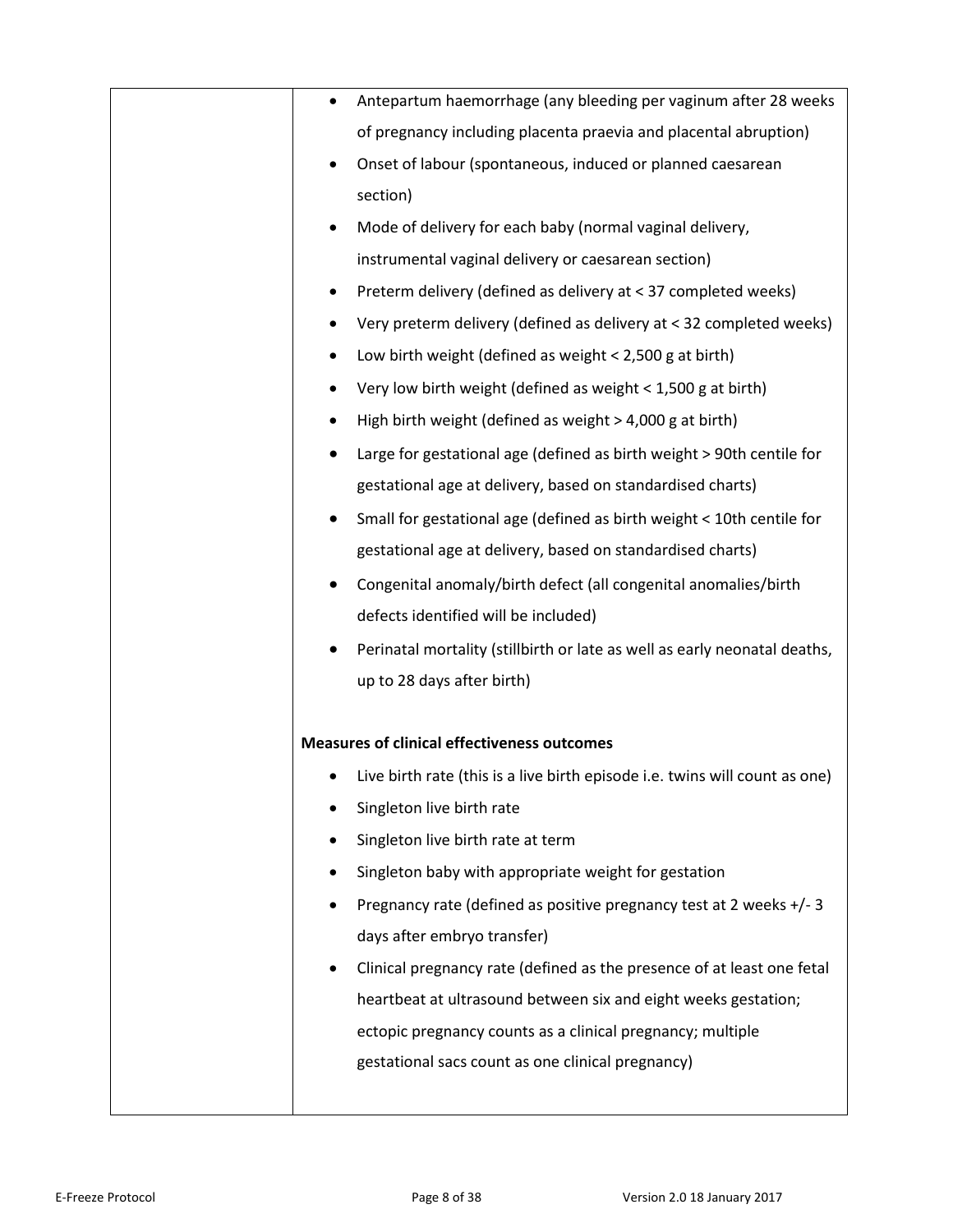| Measures of the effectiveness of the process of freezing embryos outcomes                                                                                                                                                                                                                                |
|----------------------------------------------------------------------------------------------------------------------------------------------------------------------------------------------------------------------------------------------------------------------------------------------------------|
| Total number of embryos frozen, thawed and transferred for all<br>$\bullet$<br>randomised couples<br>Proportion of thawed embryos that were then transferred for all<br>$\bullet$<br>randomised couples<br>Failure of all embryos to survive after thawing leading to no embryo<br>$\bullet$<br>transfer |
| <b>Health economic outcome measures</b><br>Cost to the health service of treatment, pregnancy and delivery care<br>Modelled long-term costs of health and social care, and broader<br>$\bullet$<br>societal costs                                                                                        |
| <b>Other secondary outcomes</b><br>Evaluation of emotional state (for both the female and male<br>$\bullet$<br>partners)                                                                                                                                                                                 |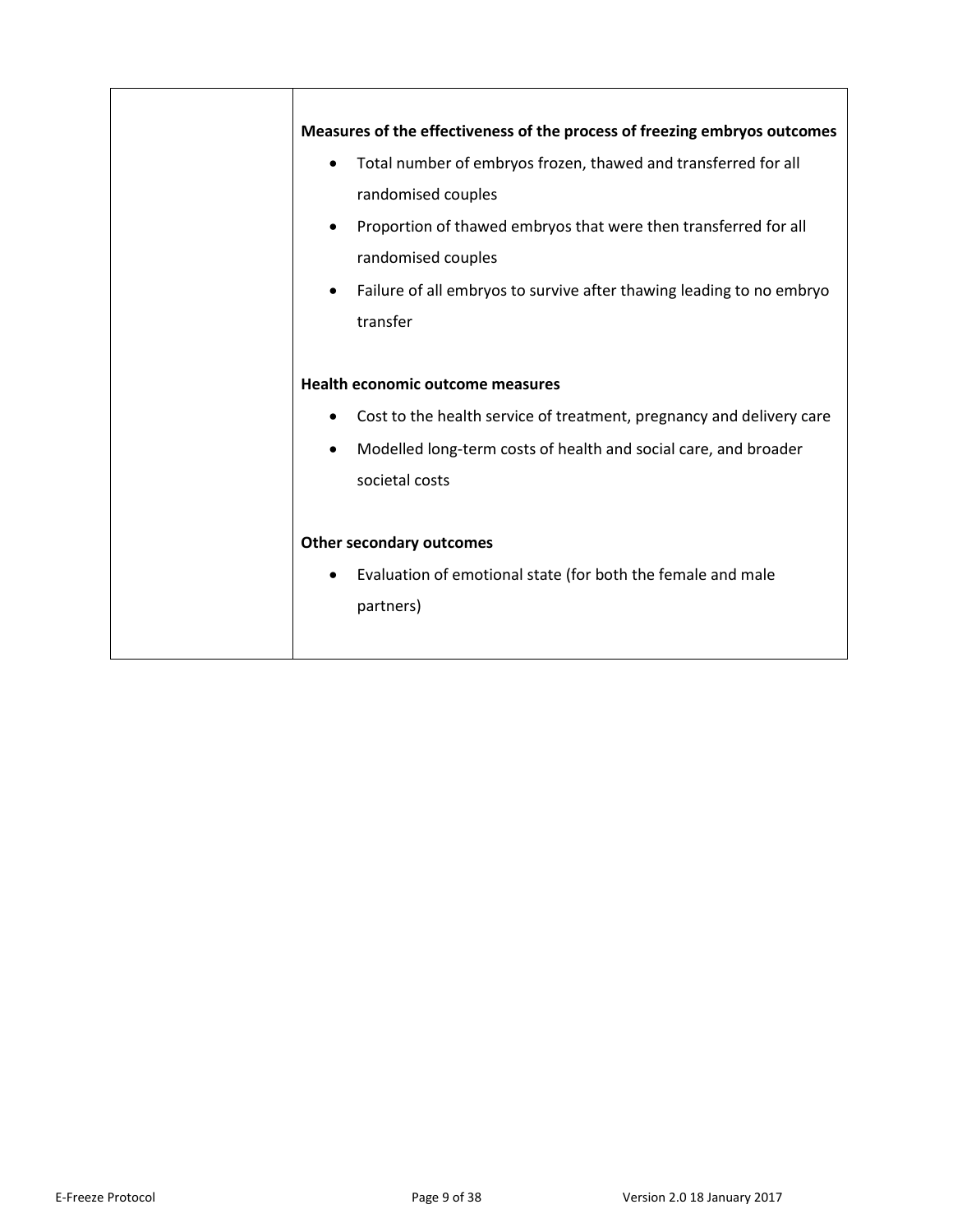## **3 ABBREVIATIONS**

<span id="page-9-0"></span>

| ACE             | <b>Association of Clinical Embryologists</b>              |
|-----------------|-----------------------------------------------------------|
| AE              | <b>Adverse Event</b>                                      |
| AGA             | Appropriate for gestational age                           |
| CI              | Chief Investigator                                        |
| CIG             | Co-Investigator Group                                     |
| DMC             | Data Monitoring Committee                                 |
| eCRF            | <b>Electronic Case Report Form</b>                        |
| GCP             | <b>Good Clinical Practice</b>                             |
| GDM             | <b>Gestational Diabetes Mellitus</b>                      |
| GP              | <b>General Practitioner</b>                               |
| HFEA            | Human Fertilisation and Embryology Authority              |
| HTA             | <b>Health Technology Assessment</b>                       |
| <b>ICSI</b>     | Intracytoplasmic sperm injection                          |
| IVF             | In vitro fertilisation                                    |
| <b>NICE</b>     | National Institute for Health and Care Excellence         |
| <b>NIHR</b>     | National Institute for Health Research                    |
| <b>NPEU CTU</b> | National Perinatal Epidemiology Unit Clinical Trials Unit |
| OHSS            | Ovarian Hyperstimulation Syndrome                         |
| ΡI              | Principal Investigator                                    |
| PIL             | Participant Information Leaflet                           |
| PMG             | <b>Project Management Group</b>                           |
| R&D             | NHS Trust Research and Development Department             |
| <b>REC</b>      | <b>Research Ethics Committee</b>                          |
| SAE             | Serious Adverse Event                                     |
| TSC             | <b>Trial Steering Committee</b>                           |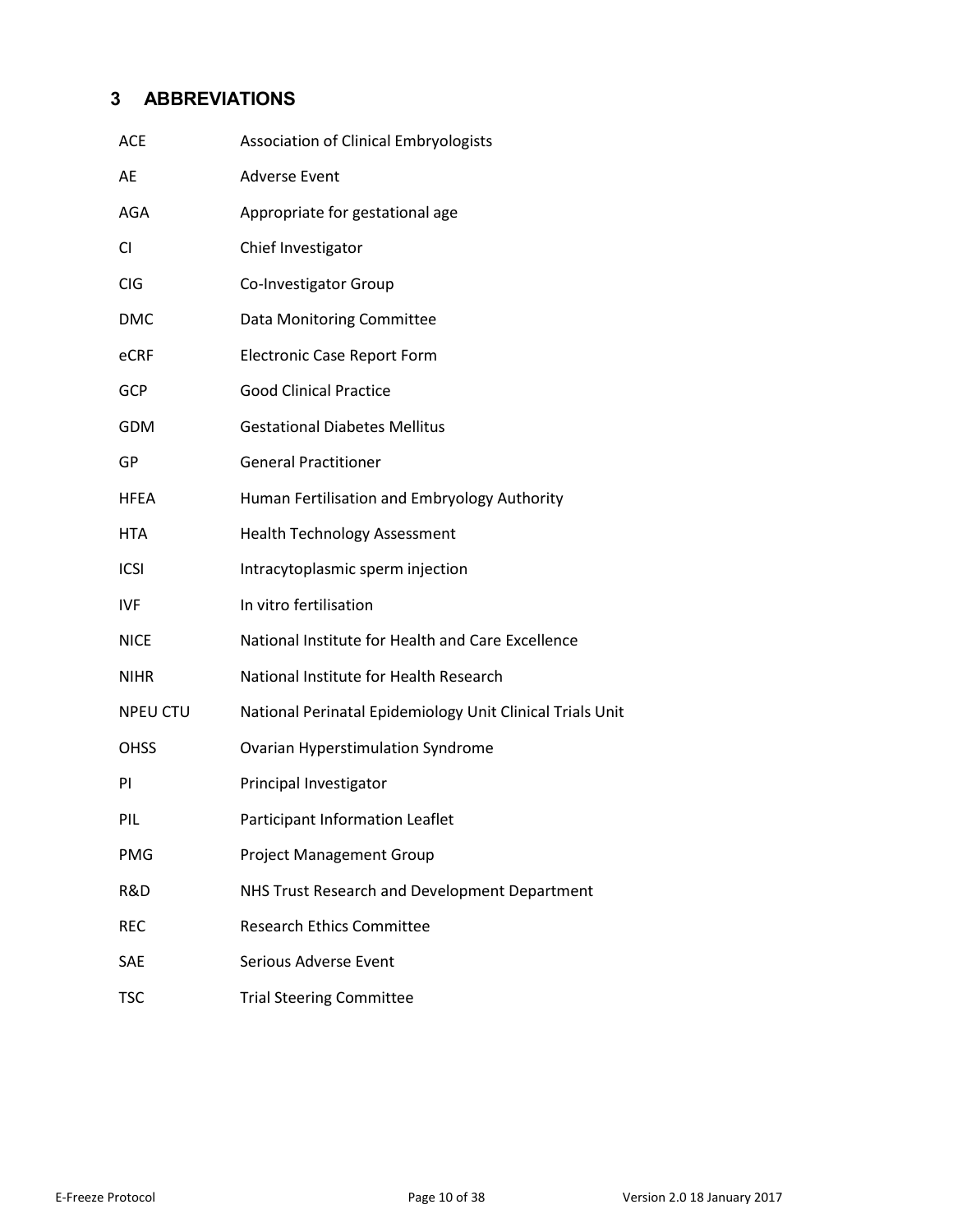## **4 SUMMARY**

<span id="page-10-0"></span>In vitro fertilisation (IVF) involves several steps. Initially, hormones are used to stimulate a woman's ovaries to produce eggs which are harvested surgically. Next, embryos are created in the laboratory by mixing eggs with sperm produced by her partner, in conventional IVF; these are grown in culture for a few days before being replaced within the uterus by a process known as fresh embryo transfer. Spare embryos are usually frozen with a view to transfer at a later point in time – especially if the initial fresh transfer does not result in a pregnancy. Despite improvements in technology, IVF success rates remain low with an overall live birth rate of 25% per treatment. Additionally, there are concerns about health outcomes for mothers and babies conceived through IVF, particularly after fresh embryo transfer, including maternal ovarian hyperstimulation syndrome (OHSS) and perinatal morbidity.

It is believed that high levels of ovarian hormones during ovarian stimulation could create a relatively hostile environment for embryo implantation whilst increasing the risk of OHSS. It has been suggested that electively freezing embryos with the intention of thawing and replacing them within the uterus at a later stage (thawed frozen embryo transfer) instead of fresh embryo transfer, may lead to improved pregnancy rates and fewer complications. However, the existing evidence in support of an elective frozen embryo transfer policy, derived from three small randomised trials is inadequate to justify such a radical change in practice.

A two-arm parallel group randomised controlled trial is proposed across multiple fertility centres in the UK. Women ≥ 18 and < 42 years of age undergoing their first, second or third IVF/ICSI treatment, with at least 3 good quality embryos will be randomised to either fresh embryo transfer (standard treatment arm) or thawed frozen embryo transfer, this typically will take place after 4 to 6 weeks and always within 3 months of egg retrieval (intervention treatment arm).

A single episode of thawed frozen embryo transfer (after elective freezing of embryos) will be compared to a single episode of fresh embryo transfer with a healthy baby (defined as a live singleton baby born at term with an appropriate weight for gestation) – the primary outcome.

With 90% power and a two-sided 5% level of statistical significance, we will need to randomise 1,086 couples (543 in each arm) to show an absolute difference in the primary outcome of at least 9% (e.g. from 25% to 34%), between fresh and thawed frozen embryo transfer respectively.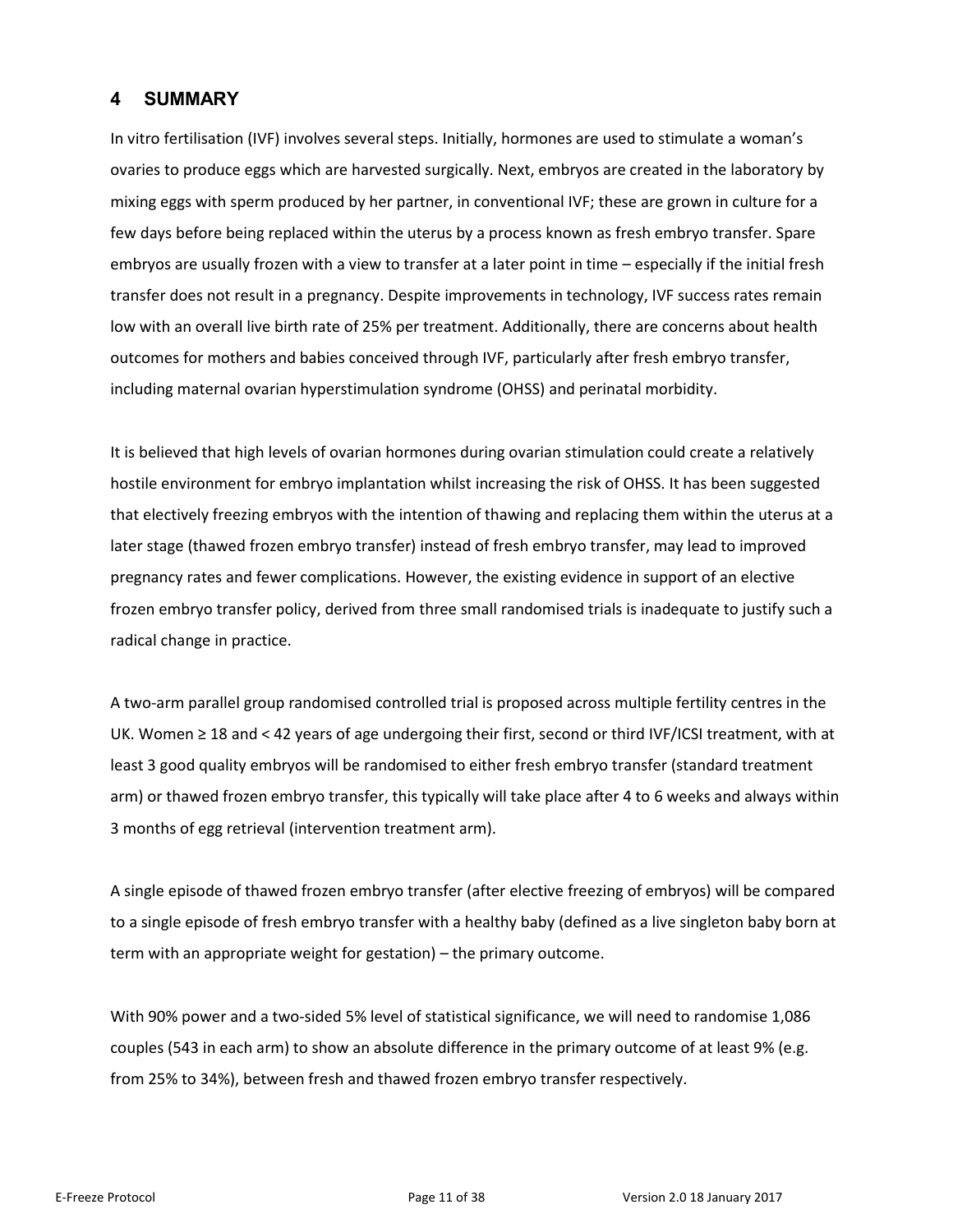A full economic evaluation will assess the costs and consequences of the new strategy compared with standard practice. The trial data will be combined with modelling to estimate the long term costs of health and social care using a previously developed decision analytic model.

## **5 INTRODUCTION**

## **5.1 Background**

<span id="page-11-1"></span><span id="page-11-0"></span>Infertility is common, affecting 1 in 7 couples in the UK. The National Institute for Health and Care Excellence (NICE) recommends IVF as the definitive treatment for prolonged unresolved infertility<sup>1</sup>. In 2013, over 49,000 women received over 64,600 IVF treatment cycles in the UK, resulting in over 20,000 pregnancies (www.hfea.org.uk).

IVF treatment involves a number of consecutive steps. Initially each woman is treated with hormones to encourage the development of multiple ovarian follicles. The growth of these follicles is monitored by serial transvaginal ultrasound scans and when these follicles reach maturity the eggs within them are harvested surgically. Retrieved eggs are mixed with sperm from the male partner and incubated to create embryos. Conventionally, these embryos are allowed to develop in the laboratory for a few days before one or two of them is/are selected for transfer into the uterus (fresh embryo transfer). Additional embryos are frozen and stored for replacement at a later date without the need for ovarian stimulation.

Despite being a widely used treatment in the UK and around the world, there are a number of concerns about conventional IVF.

Static success rates: IVF success rates remain modest with a mean live birth rate of 25% per treatment involving a fresh embryo transfer. Data from the American and European Registries suggest that there has been no improvement in IVF live birth rates over the last 3 years.

Ovarian hyperstimulation syndrome: Exogenous hormones used for ovarian stimulation are associated with a risk of ovarian hyperstimulation syndrome (OHSS) which is exacerbated if a woman becomes pregnant following fresh embryo transfer. Moderate to severe OHSS is a complication unique to IVF treatment, occurring in around 1–5% of IVF treatments, often requiring in-patient care resulting in significant NHS costs. Severe OHSS is associated with significant morbidity (including ascites, pleural and pericardial effusion, respiratory failure and intensive care admission) and rarely death.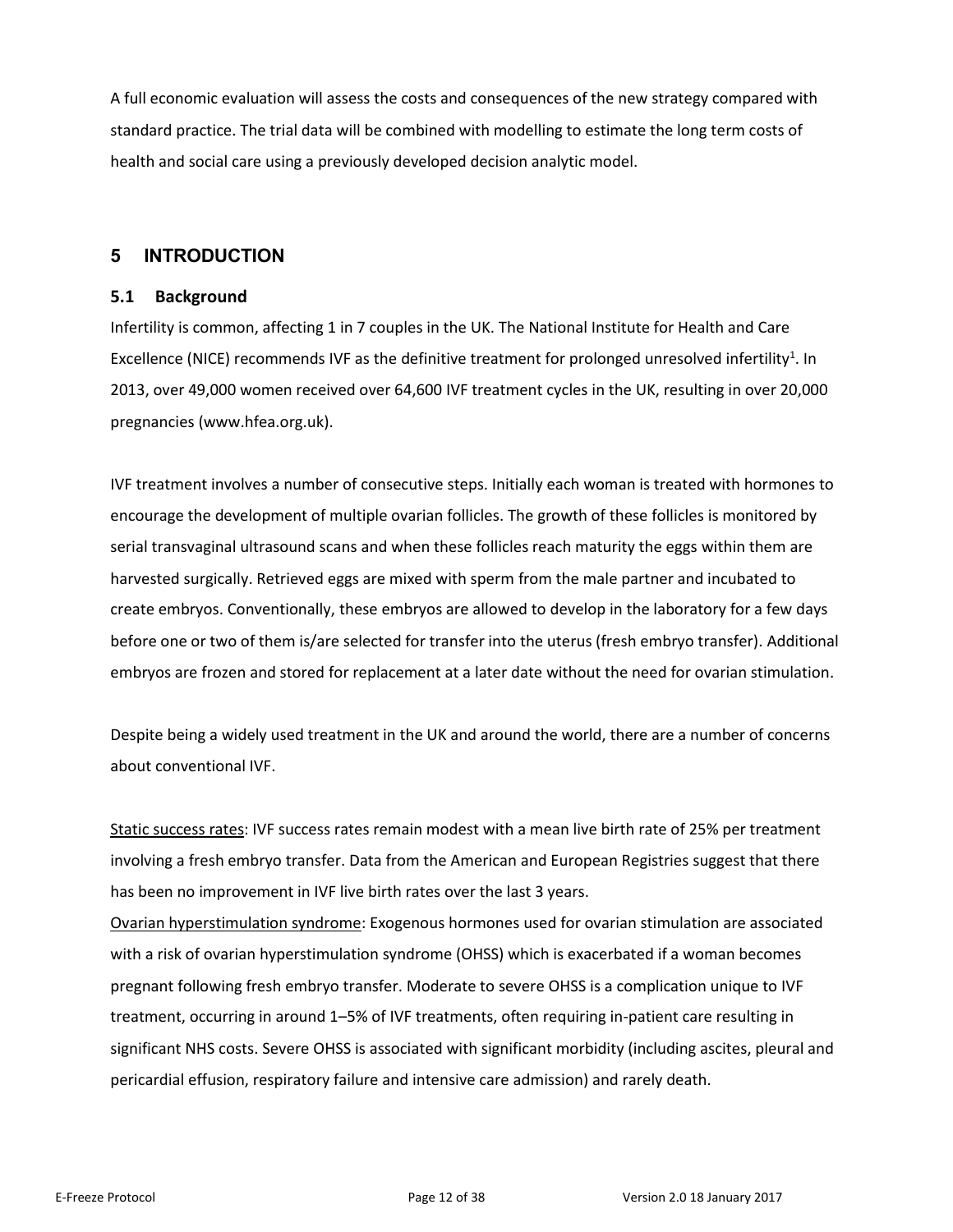Poor obstetric and perinatal outcomes: Pregnancies resulting from IVF are associated with a higher rate of maternal and perinatal complications compared to those associated with natural conception. A systematic review<sup>2</sup> has shown that babies conceived following IVF are more likely to die during the perinatal period (risk ratio [RR], 95% confidence interval [CI]: 1.87, 1.48 to 2.37), deliver preterm (RR, 95% CI: 1.54, 1.47 to 1.62), have low birth weight (RR, 95% CI: 1.65, 1.56 to 1.75) and have congenital anomalies (RR, 95% CI: 1.67, 1.33 to 2.09) when compared with babies conceived without IVF treatment. Women who become pregnant as a result of IVF are more likely to develop pre-eclampsia (RR, 95% CI: 1.49, 1.39 to 1.59), bleeding in pregnancy (RR, 95% CI: 2.49, 2.30 to 2.69), diabetes (RR, 95% CI: 1.48, 1.33 to 1.66) and require caesarean section (RR, 95% CI: 1.56, 1.51 to 1.60) when compared to those after natural conception.

Although the absolute number of women with OHSS and pregnancy related complications associated with IVF is relatively small, the increasing number of women receiving IVF $<sup>1</sup>$  has meant that the NHS</sup> burden of dealing with its short and long term complications is a serious and growing problem.

#### **5.2 Rationale**

<span id="page-12-0"></span>A possible cause for sub-optimal live birth rates as well as adverse maternal and perinatal outcomes following IVF is the impact of exogenous hormones used for ovarian stimulation on the lining of the uterine cavity. High levels of oestrogen produced by the ovary in response to this treatment affect uterine receptivity, reducing the chances of successful implantation and placentation. It has been suggested that avoiding embryo transfer at a time when the uterus is less receptive could improve success rates. Such a strategy also reduces the risk of OHSS by ensuring that a pregnancy does not occur in the presence of hyper stimulated ovaries.

A systematic review of observational data<sup>3</sup> has shown that babies conceived from frozen embryos have a reduced risk of perinatal morbidity (RR, 95% CI: 0.68, 0.48 to 0.96) and preterm delivery (RR, 95% CI: 0.84, 0.78 to 0.90) and the risk of severe OHSS is greatly reduced, making IVF safer and more effective for women and babies.

Preliminary data from small randomised trials from Iran<sup>4</sup> and the USA<sup>5,6</sup> suggest that a strategy of not replacing embryos when they are created but freezing them followed by thawed frozen embryo transfer into the uterus at a later date improves pregnancy rates. A meta-analysis of data from these three RCTs<sup>7</sup>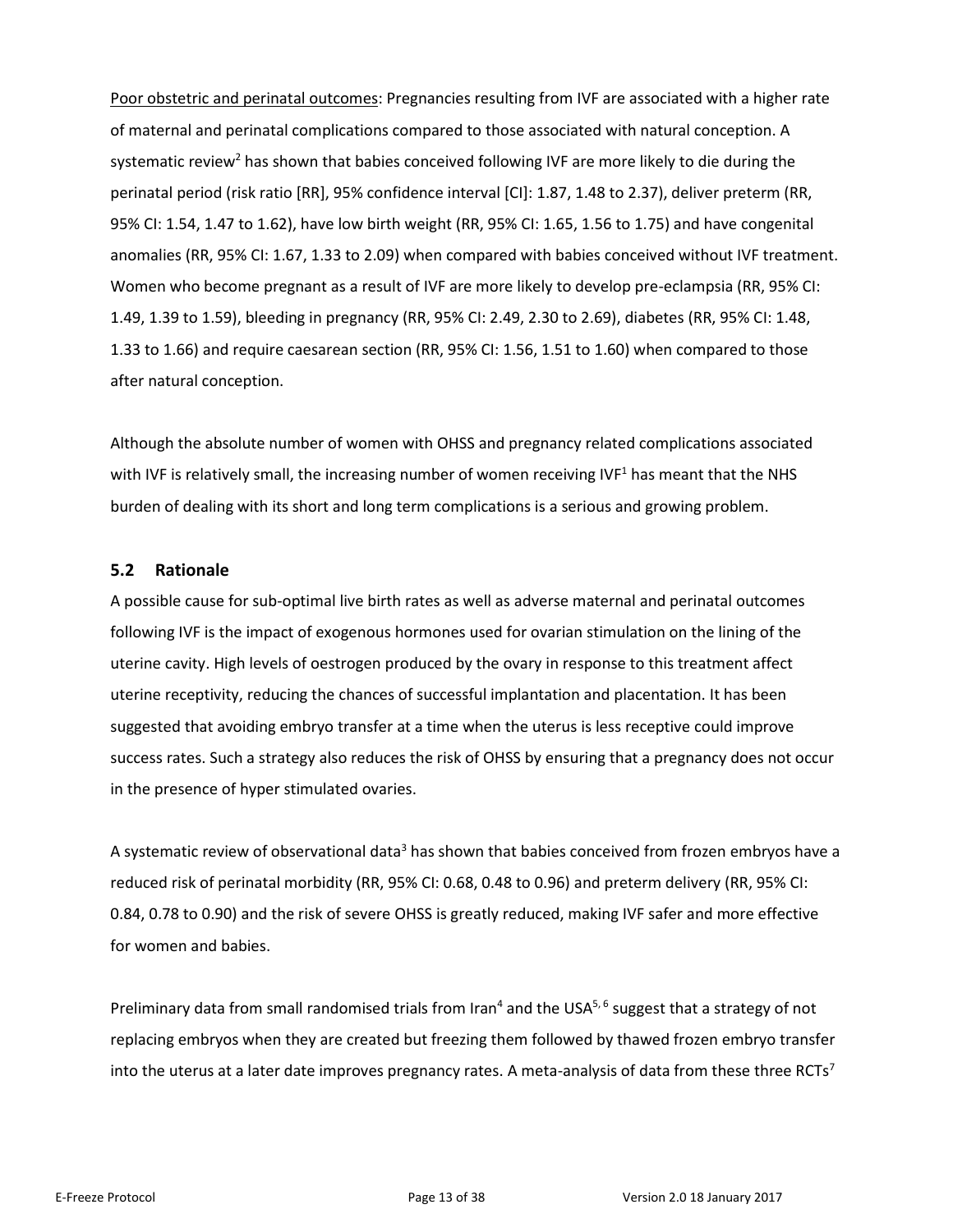has shown higher pregnancy rates following frozen embryo transfer (odds ratio 1.32, 95% CI 1.10 to 1.59).

However, these existing trials have a number of significant limitations:

- They reported implausibly high pregnancy rates (e.g. 84% per embryo transfer), which are far in excess of those reported by national and international registries.
- Key outcomes including healthy baby, live birth, costs, safety and acceptability were not measured by any of the trials.
- They were limited in terms of design with highly selected populations, inadequate sample sizes and per protocol analysis rather than by intention-to-treat and conduct, since all involved cointerventions which were not accounted for in the analysis.

One of the publications<sup>4</sup> has been retracted on the grounds of serious methodological flaws. Hence, the current evidence base comprising two small trials of suboptimal quality is not sufficiently robust to support a radical change in clinical practice. Additionally, their results cannot be directly applied to a UK setting due to very different regulatory and funding arrangements. There is, therefore, an urgent need to perform a definitive randomised controlled trial in the UK evaluating elective freezing of embryos followed by subsequent thawed frozen embryo transfer in terms of clinical and cost-effectiveness.

## **6 STUDY OBJECTIVES**

## **6.1 Primary Objective**

<span id="page-13-1"></span><span id="page-13-0"></span>The primary objective of the trial is to determine if a policy of freezing embryos, followed by thawed frozen embryo transfer results in a higher healthy baby rate when compared with the current policy of transferring fresh embryos.

## **6.2 Secondary Objectives**

The secondary objectives of the trial are to assess if a policy of freezing embryos, followed by thawed frozen embryo transfer compared with the current policy of transferring fresh embryos results in:

- <span id="page-13-2"></span>Fewer complications associated with IVF treatment and pregnancy
- Greater cost-effectiveness from a health service and broader societal perspective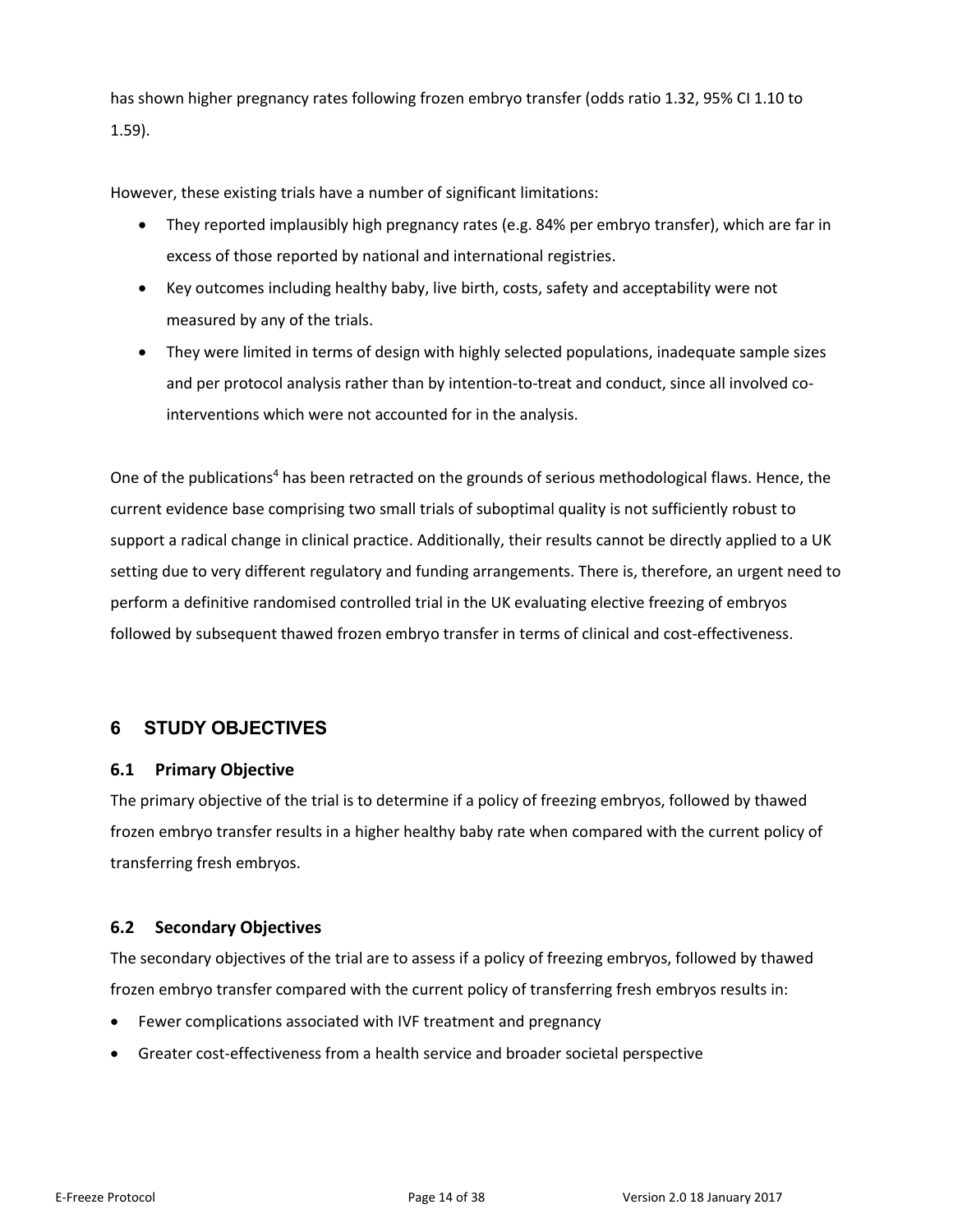## **7 OUTCOMES**

## **7.1 Primary Outcome**

<span id="page-14-0"></span>The primary outcome is a healthy baby.

<span id="page-14-1"></span>A healthy baby is defined as a live singleton baby born at term (between 37 and 42 completed weeks of gestation) with an appropriate weight for gestation (weight between 10<sup>th</sup> and 90<sup>th</sup> centile for that gestation based on standardised charts).

## **7.2 Secondary Outcomes**

<span id="page-14-2"></span>The secondary outcomes are separated by maternal safety, complications of pregnancy and delivery, measures of clinical effectiveness, measures of effectiveness of the process of freezing embryos and health economic outcome measures.

#### **Maternal safety outcome**

 Ovarian hyperstimulation syndrome (OHSS) – defined and classified as per the Royal College of Obstetricians and Gynaecologists (RCOG) green top guidelines<sup>8</sup>.

#### **Complications of pregnancy and delivery outcomes**

- Vanishing twin or triplet (defined as either: more fetal heartbeats than babies born, more gestational sacs than babies born or more gestational sacs than fetal heartbeats)
- Miscarriage rate (defined as pregnancy loss prior to age of viability i.e. 24 weeks of gestation)
- Ectopic pregnancy
- **•** Termination
- Gestational diabetes mellitus (GDM)
- Multiple pregnancy (defined as more than one fetal heartbeat or more than one gestational sac)
- Multiple births (including live and still births)
- Hypertensive disorders of pregnancy (chronic hypertension, pregnancy induced hypertension, pre-eclampsia and eclampsia)
- Most severe hypertensive disorder (from least to worst: chronic hypertension, pregnancy induced hypertension, pre-eclampsia and eclampsia)
- Antepartum haemorrhage (any bleeding per vaginum after 28 weeks of pregnancy including placenta praevia and placental abruption)
- Onset of labour (spontaneous, induced or planned caesarean section)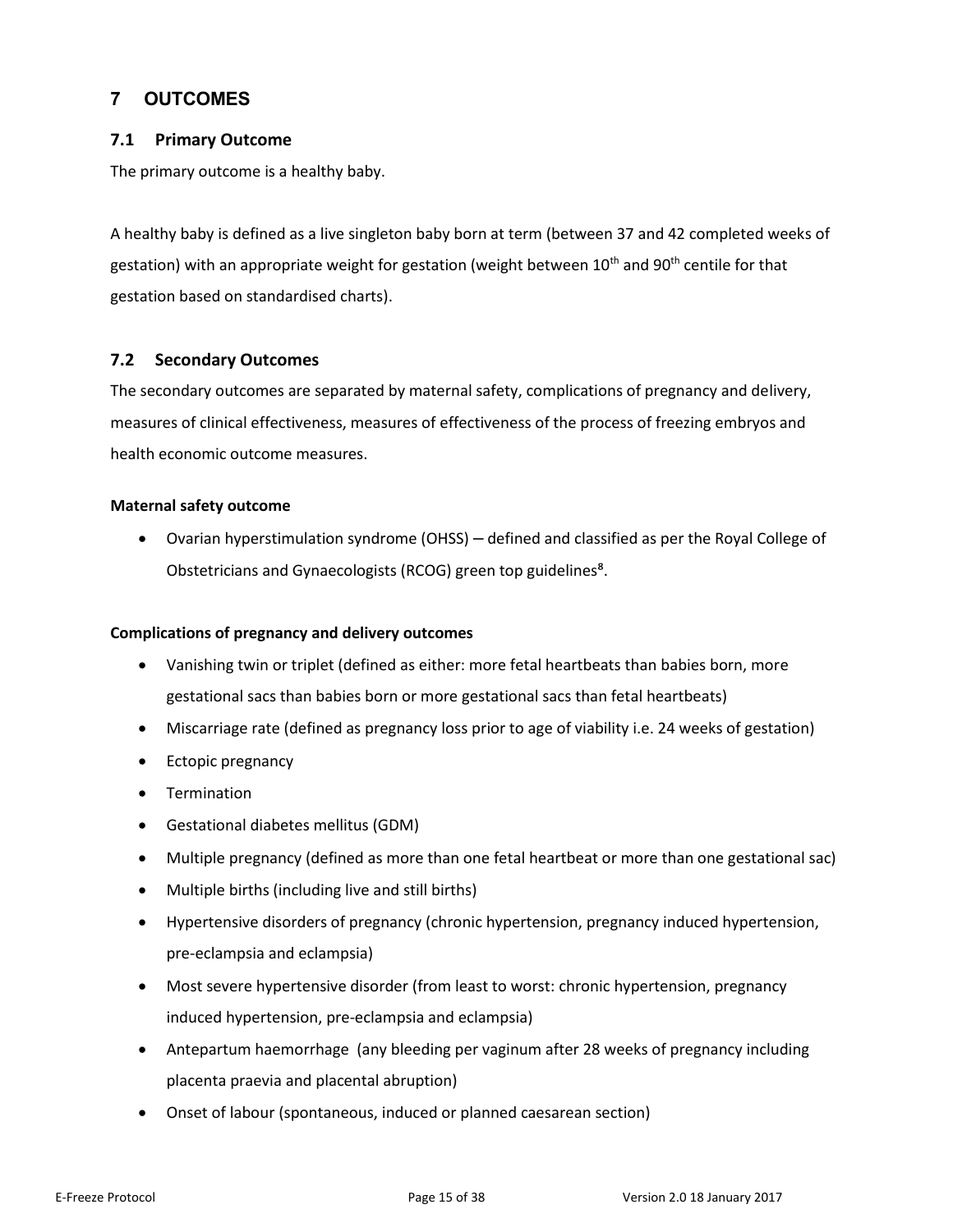- Mode of delivery for each baby (normal vaginal delivery, instrumental vaginal delivery or caesarean section)
- Preterm delivery (defined as delivery at < 37 completed weeks)
- Very preterm delivery (defined as delivery at < 32 completed weeks)
- Low birth weight (defined as weight < 2,500 g at birth)
- Very low birth weight (defined as weight < 1,500 g at birth)
- $\bullet$  High birth weight (defined as weight  $>$  4,000 g at birth)
- Large for gestational age (defined as birth weight > 90th centile for gestational age at delivery, based on standardised charts)
- Small for gestational age (defined as birth weight < 10th centile for gestational age at delivery, based on standardised charts)
- Congenital anomaly/birth defect (all congenital anomalies/birth defects identified will be included)
- Perinatal mortality (stillbirth or late as well as early neonatal deaths, up to 28 days after birth)

#### **Measures of clinical effectiveness outcomes**

- Live birth rate (this is a live birth episode, i.e. twins will count as one)
- Singleton live birth rate
- Singleton live birth rate at term
- Singleton baby with appropriate weight for gestation
- Pregnancy rate (defined as positive pregnancy test at 2 weeks +/- 3 days after embryo transfer)
- Clinical pregnancy rate (defined as the presence of at least one fetal heartbeat at ultrasound between six and eight weeks gestation; ectopic pregnancy counts as a clinical pregnancy; multiple gestational sacs count as one clinical pregnancy)

#### **Measures of the effectiveness of the process of freezing embryos outcomes**

- Total number of embryos frozen, thawed and transferred for all randomised couples
- Proportion of thawed embryos that were then transferred for all randomised couples
- Failure of all embryos to survive after thawing leading to no embryo transfer

#### **Health economic outcome measures**

- Cost to the health service of treatment, pregnancy and delivery care
- Modelled long-term costs of health and social care, and broader societal costs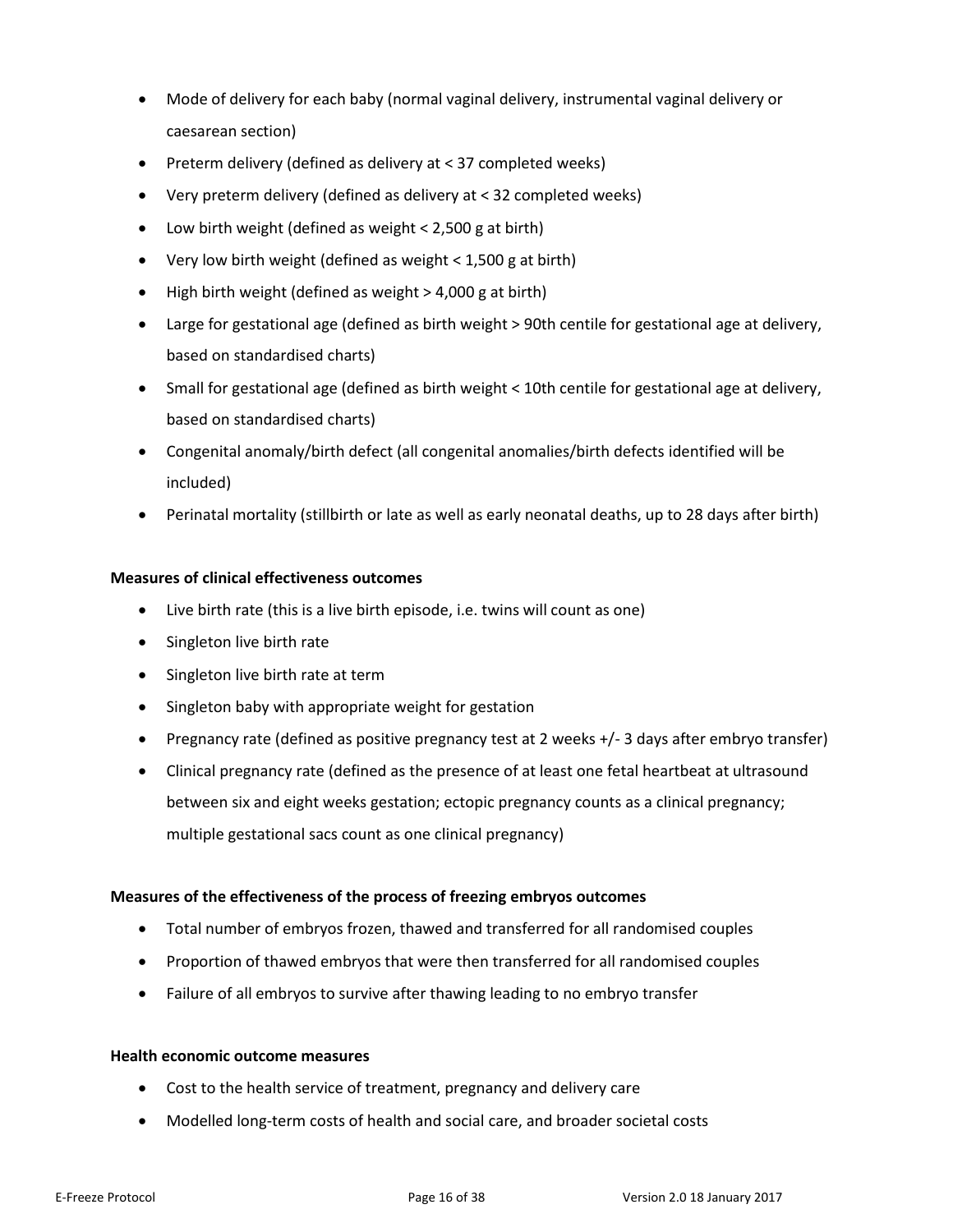#### **Other secondary outcomes**

Evaluation of emotional state (for both the female and male partners)

## **8 STUDY DESIGN**

## **8.1 Study Description**

<span id="page-16-1"></span><span id="page-16-0"></span>This study is a pragmatic multi-centre two arm parallel group randomised controlled trial to evaluate the effectiveness of the proposed intervention using the most rigorous gold standard experimental methodology in real-life conditions. As with most multi-centre RCTs, there is variability in procedures carried out across centres. All clinical elements of IVF treatment, apart from the randomised interventions, will be carried out according to local protocols.

- All couples embarking on their  $1^{st}$ ,  $2^{nd}$  or  $3^{rd}$  cycle of IVF, ICSI or a combination of both will receive a letter of invitation, introducing the trial; plus a copy of the Participant Information Leaflet. This will be sent with their clinic appointment.
- Participant Information Leaflets also will be distributed to couples attending an introductory patient information session which will occur before their first clinic appointment.
- Eligible couples will be invited by a clinician involved in their care to participate in the trial. They will have the opportunity to speak to a research nurse to ask questions.
- Consent forms need to be signed by both partners. This can be done at their clinic appointment or at a subsequent visit up until but prior to the procedure of egg collection.
- After consent, couples will each fill in a short questionnaire on how they are feeling emotionally. Each participant will seal their questionnaire in an envelope after completion and questionnaires will be destroyed unopened if the couple do not proceed to randomisation.
- Data needed for randomisation/minimisation will be recorded by the consent and randomisation program.
- $\bullet$  On the 1<sup>st</sup> day after egg collection the embryologist or research delegate will confirm consent during a routine phone call to the couple to discuss outcome of fertilisation.
- On the  $3<sup>rd</sup>$  day after egg collection couples with at least 3 good quality embryos will be randomised by the embryologist or research nurse to fresh or frozen embryo transfer.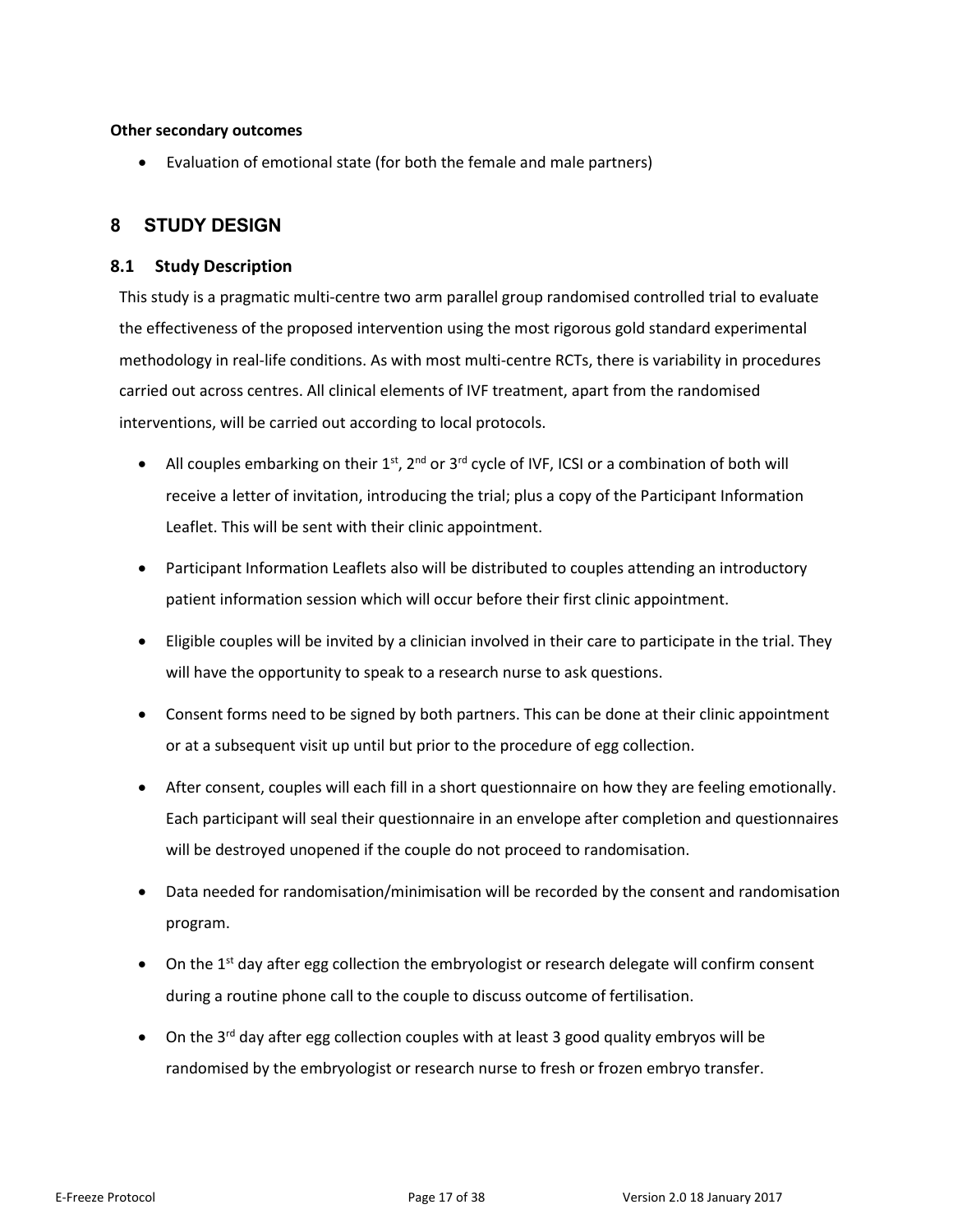- Couples who are randomised to delayed transfer will be contacted by the research nurse or research delegate within 3 working days post-randomisation to plan thawed frozen replacement treatment typically 4 to 6 weeks later and always within 3 months of egg collection.
- At embryo transfer (cleavage or blastocyst for fresh, or typically 4 to 6 weeks later for frozen embryo transfer but always within 3 months) couples will be asked to complete a short questionnaire to assess additional costs related to the treatment, and to repeat the emotions questionnaire they filled in at consent.

Women who have a positive pregnancy test 2 weeks (+/- 3 days) after embryo transfer will be contacted by their research nurse (by telephone) to record pregnancy events and outcomes at: 12 and 28 weeks of gestation and again around 6 weeks after delivery. Outcomes presenting themselves > 6 weeks postdelivery will not be recorded. All women who conceive by IVF/ICSI are followed up by their IVF centres routinely, as there is a mandatory requirement to report early pregnancy outcomes as well as delivery outcomes to the regulatory body, the Human Fertilisation Embryology Authority (HFEA), including stillbirth, congenital anomalies and perinatal mortality. Usually this information is provided to each IVF clinic by couples themselves. Alternatively, clinic staff contact couples by telephone to collect this information to report it back to the HFEA.



#### <span id="page-17-0"></span>**8.2 Study Matrix**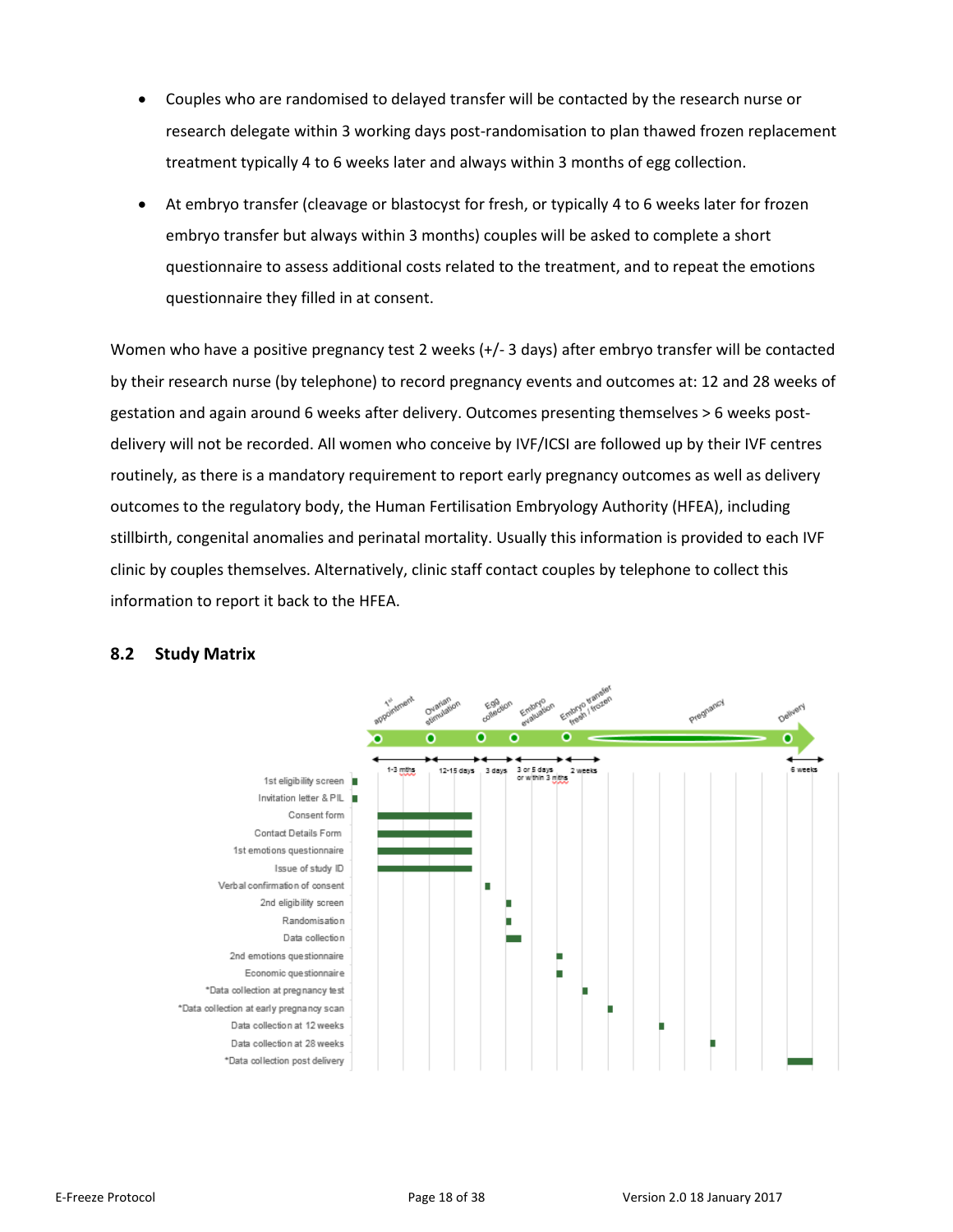\*Routinely collected as part of regulatory requirement

## **9 STUDY POPULATION**

#### **9.1 Number of Participants**

<span id="page-18-0"></span>1,086 couples undergoing their 1<sup>st</sup>, 2<sup>nd</sup> of 3<sup>rd</sup> cycle of IVF/ICSI treatment at fertility centres in the UK.

#### <span id="page-18-1"></span>**9.2 Inclusion Criteria**

- The female partner is ≥ 18 and < 42 years of age at the start of treatment (i.e. start of ovarian stimulation)
- <span id="page-18-2"></span>• Couples who are undergoing their  $1<sup>st</sup>$ ,  $2<sup>nd</sup>$  or  $3<sup>rd</sup>$  cycle of IVF/ICSI treatment
- Both partners are resident in the UK
- Both partners are able to provide written informed consent
- At least 3 good quality embryos (as defined by the Association of Clinical Embryologists, UK) on day 3 after egg collection (day of egg collection is counted as day 0). Good quality embryos on day 3 are defined as those with 6-8 cells grade 3/3 or above using the agreed national grading scheme.<sup>9</sup>

Couples can be on their  $1^{st}$ ,  $2^{nd}$  or  $3^{rd}$  cycle, where a cycle is defined as egg collection following ovarian stimulation.

#### **9.3 Exclusion Criteria**

- Couples using donor gametes
- <span id="page-18-3"></span>Pre-implantation genetic testing is being planned
- Elective freezing of all embryos is planned for medical reasons (e.g. severe risk of OHSS)
- Couples previously randomised to E-Freeze

## **10 PARTICIPANT SELECTION AND ENROLMENT**

## **10.1 Identifying Participants**

<span id="page-18-5"></span><span id="page-18-4"></span>Potentially eligible couples will be identified from IVF clinic case notes. An invitation letter and participant information leaflet will be mailed to eligible couples prior to their clinic appointment. A participant information leaflet will also be given at patient information / open evenings attended by couples preparing for their fertility treatment. This is usually at least 24 hours prior to their clinic appointment. Eligible couples will be approached by a clinician involved in their care and invited to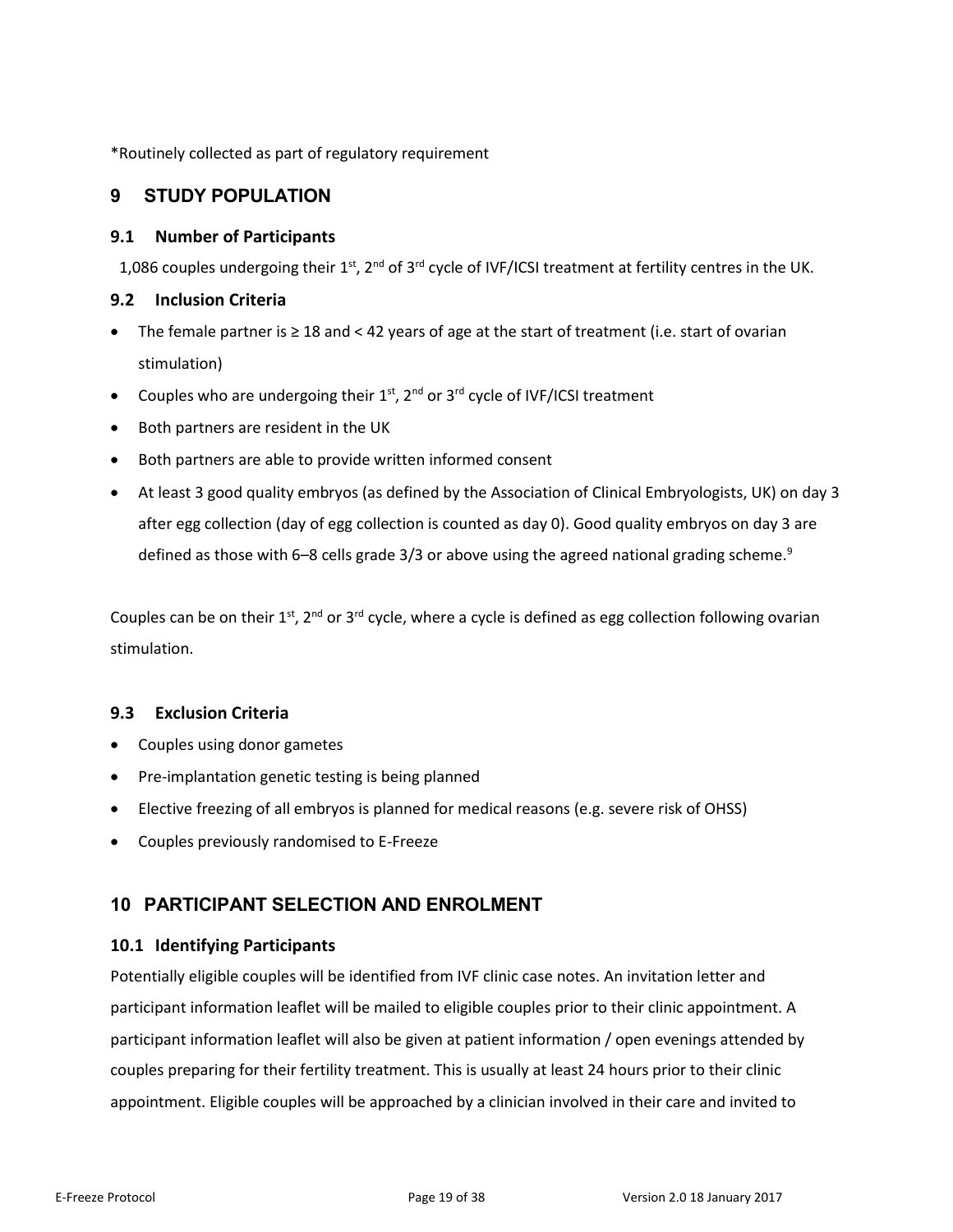participate in the trial. Those interested in participating will be able to discuss the study with a research nurse on the same day or at a later date.

## **10.2 Consenting Participants**

<span id="page-19-0"></span>Informed consent for the study will be obtained from both partners by an appropriately delegated member of the study team. Contact details and baseline characteristics necessary for randomisation will be recorded by the research nurse immediately after consent is obtained. Consent will be obtained before the procedure of egg collection. Consent will be confirmed by telephone during a routine phone call from the embryologist or research delegate informing the couple of the fertilisation results (the day after egg collection). Couples that may have previously consented to take part in E-Freeze, during their first or second cycle of IVF, will still be eligible to participate in E-Freeze if they were not previously randomised into the trial. For couples that have previously been consented but not randomised to the trial, informed consent will be re-obtained for any participation during future cycles and a new study number will be generated.

## **10.3 Screening for Eligibility**

<span id="page-19-1"></span>A final eligibility check will be carried out on day 3 post egg retrieval. Women with a minimum of 3 good quality embryos (as determined by national guidance from the Association of Clinical Embryologists in the UK)<sup>9</sup> will be randomised to receive either fresh embryo transfer (current standard practice-control arm) or elective freezing of all good quality embryos followed by subsequent transfer of thawed embryos within 3 months (intervention arm).

Good quality embryos on day 3 are defined as those with 6–8 cells grade 3/3 or above using the agreed national grading scheme.<sup>9</sup>

## **10.4 Ineligible and Non-Recruited Participants**

<span id="page-19-2"></span>Details of all consenting couples will be entered on a dedicated secure online database. It is anticipated that a proportion of those consented may not proceed to randomisation; the reasons for this will be recorded (if available) including non-availability of three good quality embryos on day 3. As part of routine practice, the embryologist contacts the couple by telephone to let them know how many eggs are fertilised (next day after egg collection, day 1) and the quality of their embryos (on day 3 after egg collection). The embryologist or research delegate will confirm consent on day 1 and inform them whether or not they fulfilled the final inclusion criteria (at least 3 good quality embryos on day 3) and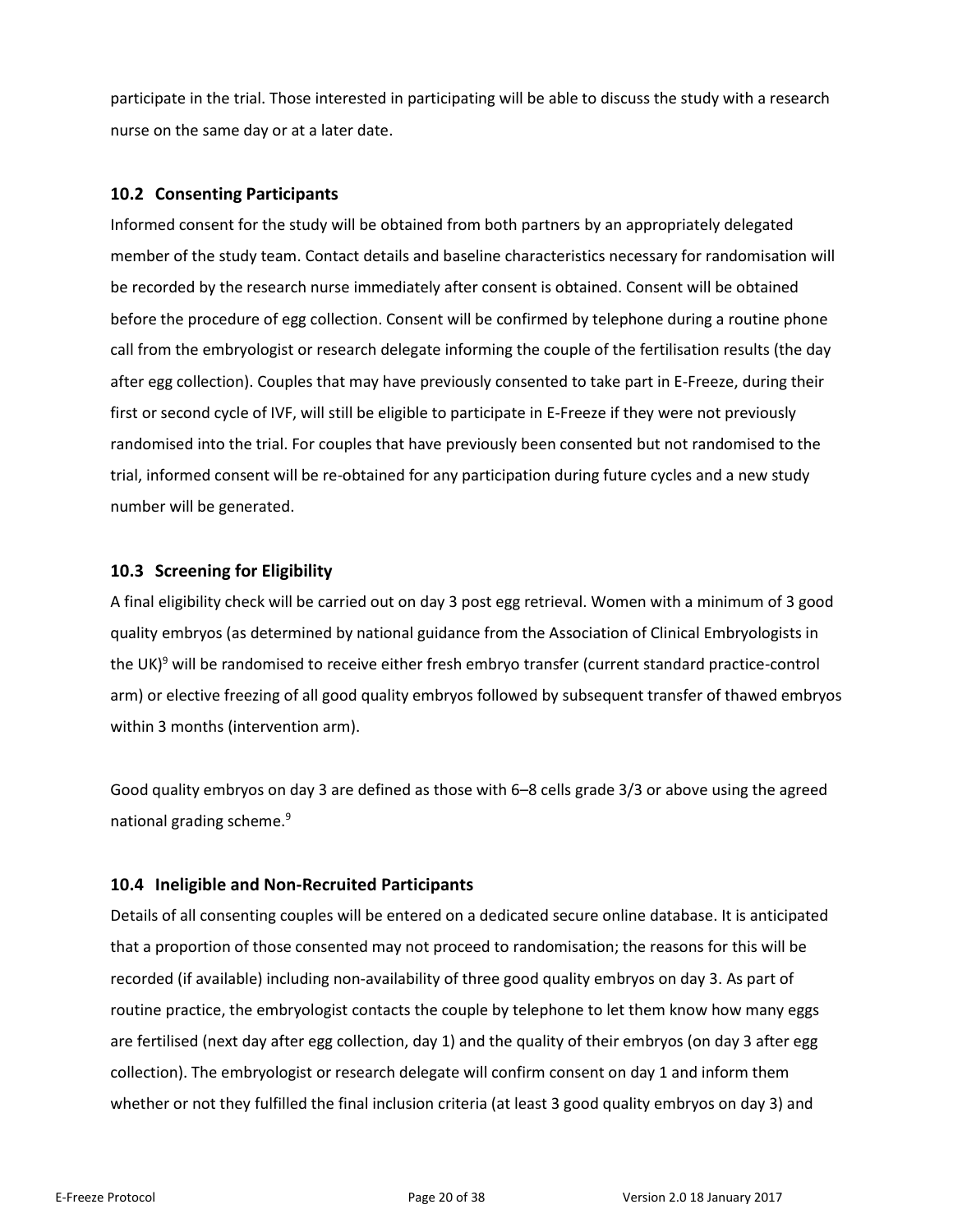which arm they have been randomised to at the time of their routine phone call on day 3. The research nurse will then contact the couple if they have not fulfilled the inclusion criteria to answer any queries and offer follow-up in the clinic. Couples not proceeding to randomisation will be offered the most appropriate standard treatment. All clinics have access to supportive counselling as a mandatory requirement of the regulatory authority.

## **10.5 Randomisation and Blinding**

#### **10.5.1 Randomisation**

<span id="page-20-1"></span><span id="page-20-0"></span>Randomisation will be performed after the creation of embryos, 3 days post egg collection. This will minimise the randomisation-to-intervention time interval as embryos are either transferred at the cleavage or blastocyst stage. Once all eligibility criteria are established (including ensuring that three or more good quality embryos are available), women will be randomised (allocation ratio 1:1) to a strategy of either:

Fresh embryo transfer

or

Elective freezing of embryos followed by thawing and replacement at a later date (typically 4 to 6 weeks later and always within 3 months of egg collection)

Randomisation will be undertaken by the research nurse or a delegated member of the research team using a secure web-based centralised system (with 24/7 telephone backup 365 days/year) hosted by the National Perinatal Epidemiology Unit Clinical Trials Unit (NPEU CTU), University of Oxford (ensuring allocation concealment). The randomisation will employ a minimisation algorithm to balance across the following factors: fertility clinic, woman's age (at the time of start of treatment i.e. ovarian stimulation), primary/secondary infertility, self-reported duration of infertility, method of insemination (IVF/ICSI or a combination of both) and number of previous egg collections (cycles).

#### **10.6 Treatment Allocation**

<span id="page-20-2"></span>Blinding of the allocated intervention is not possible in this trial because of the nature of the treatments and statutory requirements of the regulatory body – the HFEA.

Discussion with the couple about the time and day of embryo transfer is routinely conducted over the telephone on the third day after fertilisation of eggs in the laboratory in all IVF clinics as part of routine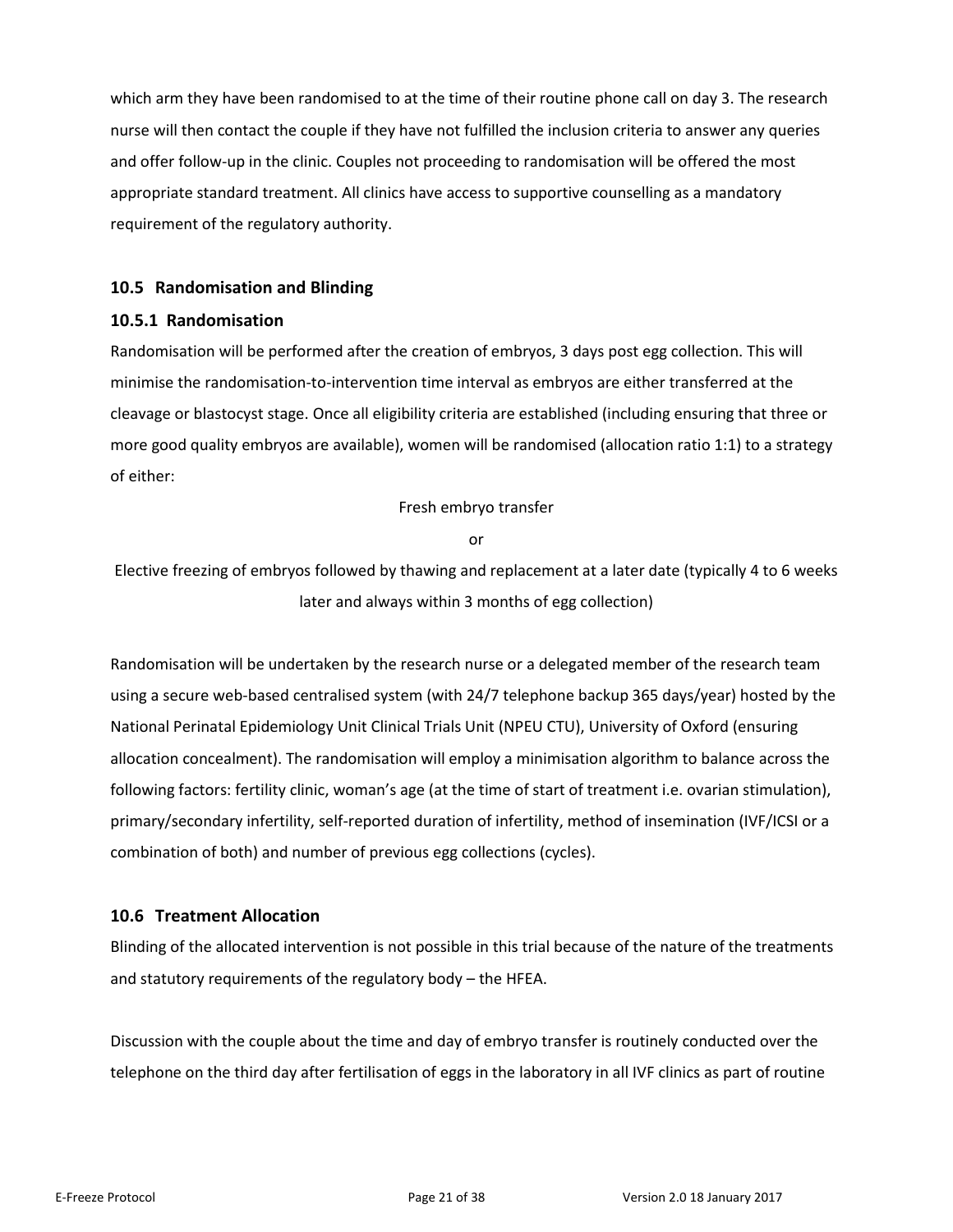care. A member of the IVF laboratory (embryology) team or research delegate will inform consented eligible couples on day 3 of the outcome of randomisation over the telephone.

The process will be as follows:

- Standard care arm: Women will undergo fresh embryo transfer at the cleavage or blastocyst stage according to local protocols.
- Intervention arm: All good quality embryos will be frozen according to local protocols. Women will be contacted by their research nurse after randomisation and arrangements will be made for thawed frozen embryo transfer (typically this takes place within 4 to 6 weeks and always within 3 months of the egg retrieval process). This will involve a few visits to hospital to prepare the endometrium.

## **10.6.1 Follow-up**

<span id="page-21-0"></span>A pregnancy test will be carried out in all randomised women 2 weeks (+/- 3 days) after embryo transfer. All women who have a positive pregnancy test at 2 weeks (+/- 3 days) will undergo a transvaginal ultrasound scan afterwards (i.e. at 6–8 weeks of gestation) to identify the presence of a gestational sac with a fetal heartbeat signifying an ongoing pregnancy.

Those who have a positive pregnancy test will be followed up by the research nurse or a delegated member of the research team (by telephone) to record pregnancy outcomes and complications in pregnancy at around 12 and 28 weeks of gestation and again around 6 weeks after delivery. Outcomes presenting themselves > 6 weeks post-delivery will not be recorded.

Those who have a negative pregnancy test will not be followed up any further as part of this trial.

#### **10.6.2 Withdrawal Procedures**

<span id="page-21-1"></span>Couples will be able to withdraw their consent to take part in the trial at any time without giving a reason. Withdrawal from the intervention/study will not affect their ongoing care. If consent is withdrawn, permission will be sought to use data already collected up to the point of withdrawal and to complete follow-up outcomes data collection.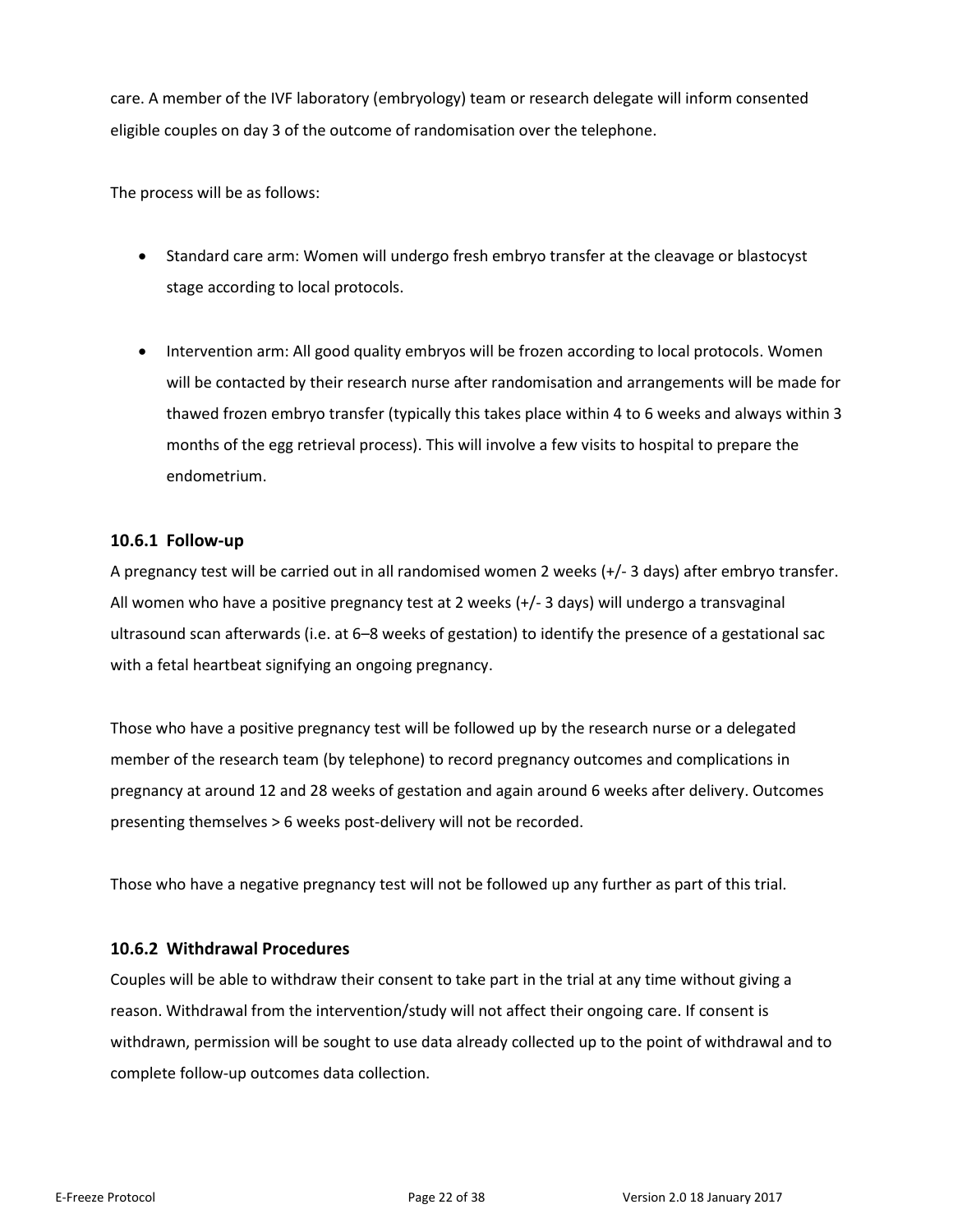Non-adherence to the allocated intervention may also occur; this is defined as a difference between the treatment allocation provided at randomisation and the allocation received by the woman at the time of embryo transfer. Non-adherence to the allocated intervention may occur if the clinician feels it is in the couple's best interests, e.g. freezing all created embryos is necessary for medical reasons, or transferring fresh embryos for clinical reasons. In the case of a non-adherence to the allocated intervention, the couple, with their on-going consent, would continue to be part of the trial, with outcome data collected in the routine manner.

## **11 SAFETY REPORTING**

<span id="page-22-0"></span>A Data Monitoring Committee (DMC) will be established to ensure the wellbeing of study participants. The DMC will periodically review study progress and outcomes as well as reports of unexpected SAEs. The DMC will, if appropriate, make recommendations regarding continuance of the study or modification of the study protocol.

## **11.1 Adverse Event (AE)**

<span id="page-22-1"></span>An adverse event is any untoward medical occurrence in a participant, which does not necessarily have to have a causal relationship with this intervention. Due to the high incidence of adverse events routinely expected in this patient population (e.g. abnormal laboratory findings, new symptoms, etc.), only those adverse events identified as serious will be recorded for the trial.

## **11.2 Serious Adverse Event (SAE)**

A serious adverse event is any untoward medical occurrence that:

- <span id="page-22-2"></span>• Results in death
- Is life-threatening
- Requires participant hospitalisation or prolongation of existing hospitalisation
- Results in persistent or significant disability/incapacity
- Is a congenital anomaly/birth defect
- Is an important medical event

The term 'severe' is often used to describe the intensity (severity) of a specific event; the event itself, however, may be of relatively minor medical significance. This is not the same as 'serious', which is based on participant/event outcome or action criteria usually associated with events that pose a threat to a participant's life or functioning.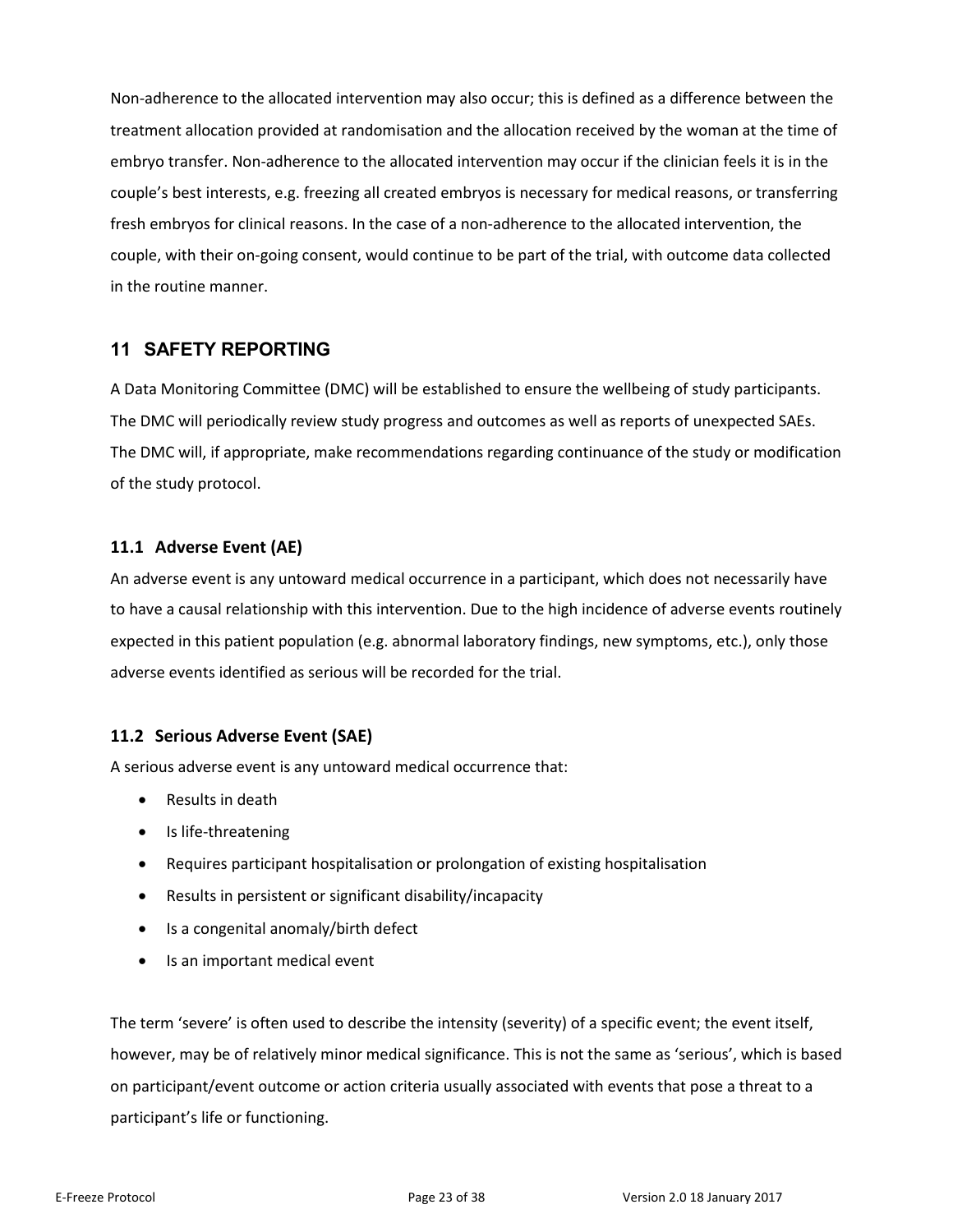The term 'life-threatening' in the definition of serious refers to an event in which the participant was at risk of death at the time of the event; it does not refer to an event that hypothetically might have caused death if it were more severe. Medical and scientific judgement should be exercised in deciding whether an adverse event is serious in other situations.

## **11.3 Foreseeable Serious Adverse Events**

<span id="page-23-0"></span>Foreseeable SAEs are those events which are expected in the patient population or as a result of the routine care/treatment of a patient. The following events are foreseeable in women or couples undergoing IVF treatment and as such do not require reporting as SAEs. Foreseeable SAEs will be collected on the eCRF as part of routine data collection.

Events relating to the female partner, or couple:

- Ovarian hyperstimulation syndrome (OHSS)
- Miscarriage
- Hypertensive disorders of pregnancy
- Antepartum haemorrhage
- Gestational Diabetes Mellitus (GDM)
- Multiple pregnancy
- Failure of any embryos to survive thawing

Events relating to the baby, when born:

- Low birth weight
- Very low birth weight
- Large for gestational age
- Preterm delivery
- Very preterm delivery
- Small for gestational age

#### **11.4 Unforeseeable Serious Adverse Events**

An unforeseeable SAE is any event that meets the definition of a SAE and is not detailed in the list above as foreseeable. The following unforeseeable SAEs must be reported:

<span id="page-23-1"></span>Maternal death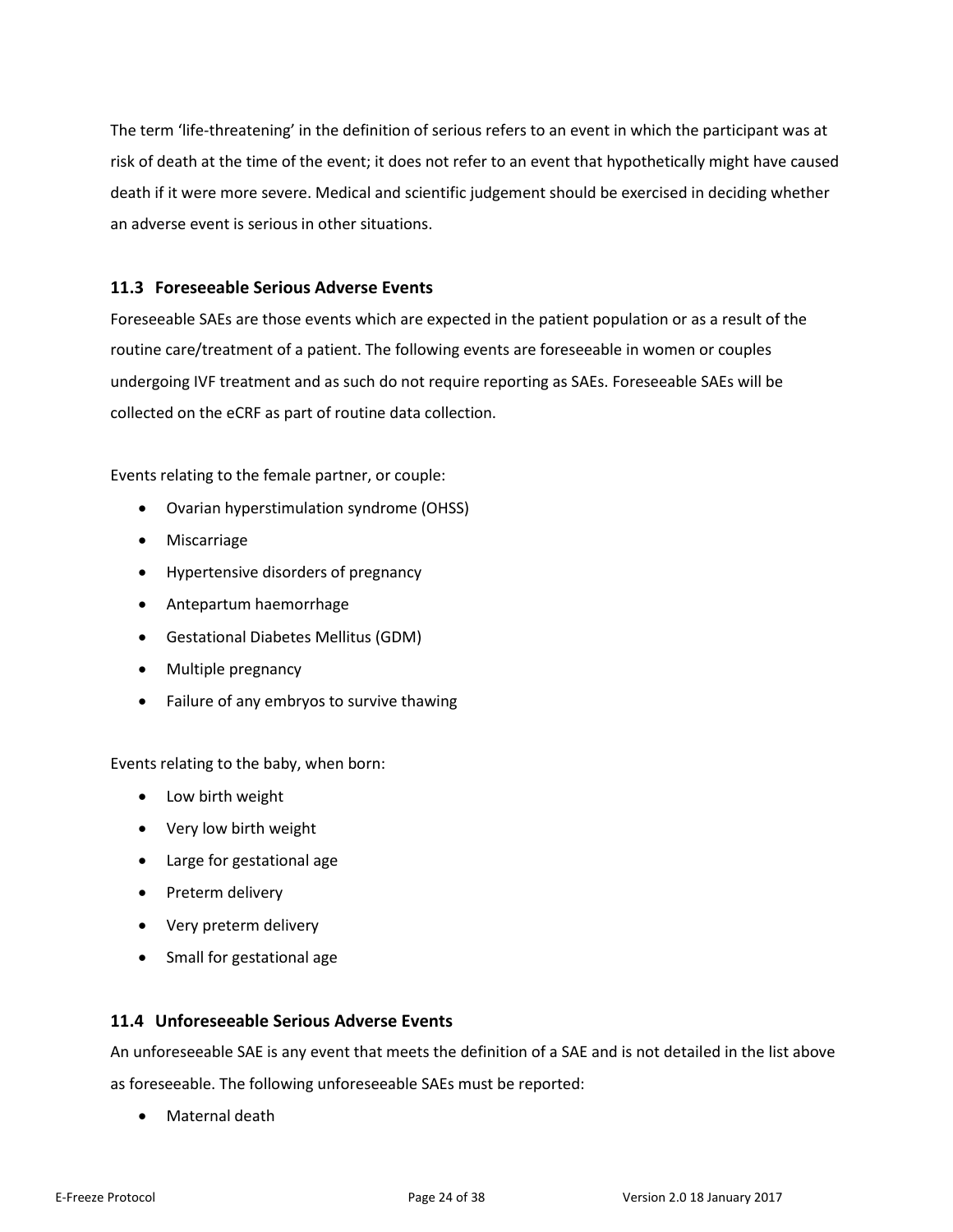- Stillbirth
- Congenital anomaly detected antenatally or postnatally
- Neonatal death

Unforeseeable SAEs will be reported up to 6 weeks post-delivery. They will be reported to the NPEU CTU as soon as possible after staff at the site become aware of the event. SAEs can be reported in one of the following ways:

i) using the Clinical Database OpenClinica, only staff with access to OpenClinica may report SAEs in this way, site staff will be required to print off the OpenClinica SAE form and obtain the information and signature of the Study Clinician carrying out the causality assessment. The completed signed SAE form must be emailed or faxed to NPEU CTU. NPEU CTU staff will automatically be informed via email of any SAEs reported electronically.

ii) by completing an SAE form which is emailed or faxed to NPEU CTU. Paper copies will be available with the trial documentation to enable anyone to report an SAE. Guidance for the research site is provided on the paper SAE reporting form.

iii) if it is not possible to report an SAE as detailed in points (i) and (ii), the unforeseeable SAE may be reported by telephone and the SAE form will be completed by staff at the NPEU CTU.

If any additional information regarding the SAEs becomes available this will be detailed on a new SAE form and also emailed or faxed to NPEU CTU or reported electronically using OpenClinica.

The SAE form will be copied to the Sponsor by NPEU CTU as soon as possible after receipt. The Chief Investigator will assess whether a serious adverse event (SAE) was 'related' (resulted from administration of any of the research procedures) and 'unforeseeable' in relation to those procedures. Any reports of related and unforeseeable SAEs should be submitted to the REC that gave a favourable opinion of the study, the Sponsor and the centre where the SAE occurred, within 15 working days of the Chief Investigator becoming aware of the event.

All recorded SAEs will be reviewed by the DMC at regular intervals. The CI will inform all PIs concerned of relevant information that would adversely affect the safety of the participants.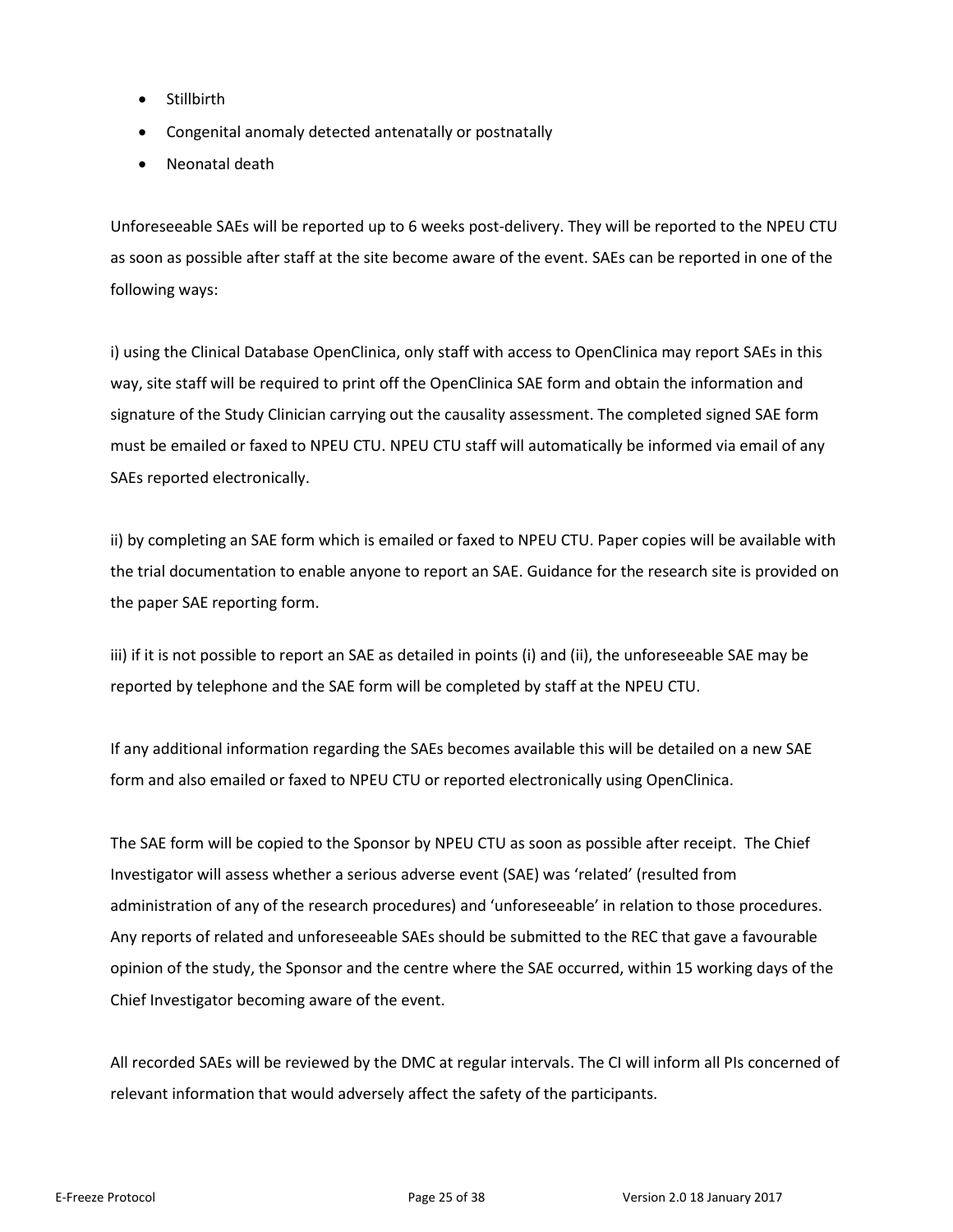## **11.5 Data Collection**

<span id="page-25-0"></span>Data for both clinical and economic outcomes will be collected using bespoke eCRFs and entered directly into the study's OpenClinica electronic database by the centre's research staff. Data will be singleentered only and at the point of entry the data will undergo a number of validation checks to verify the validity and completeness of the data captured.

After consent and at embryo transfer, the couples will each complete a short paper-based questionnaire asking them how they are feeling.

A short questionnaire will be provided for each partner to record details of time and travel expenses accrued during their treatment as part of the economic evaluation. This is to be completed at the time of embryo transfer.

## **12 STATISTICS AND DATA ANALYSIS**

## **12.1 Sample Size Calculation**

<span id="page-25-2"></span><span id="page-25-1"></span>The proposed primary outcome for this trial is novel and is not currently reported by IVF clinics or national regulatory bodies. This means that a number of assumptions have been made in order to determine the expected event rate in the control arm (receiving current standard treatment), which may in turn result in a degree of imprecision in the estimate.

The most recent data from the HFEA<sup>10</sup>, which collects data on all IVF cycles from all clinics in the UK, show that 25% of all women undergoing one episode of IVF treatment involving a fresh embryo transfer have a live birth, and 20% have singleton live births. These figures are for women of all age groups, not necessarily for women fulfilling the inclusion criteria for this trial in terms of the number of good quality embryos in their IVF cycle. The live birth rate for first, second and third cycles are similar<sup>11</sup>. No data are available regarding the healthy baby rate (live singletons born between 37 and 42 weeks' with appropriate weight for gestation), the primary outcome for this study. For our trial population we anticipate that the control arm event rate is likely to be less than 25%, possibly as low as 17%.

To provide relevant information regarding the event rate expected in the control arm, we surveyed 10 IVF centres that expressed an interest in the study, collecting data on the number of live births in women under the age of 42 undergoing their first IVF treatment in 2012. The average live birth episode rate from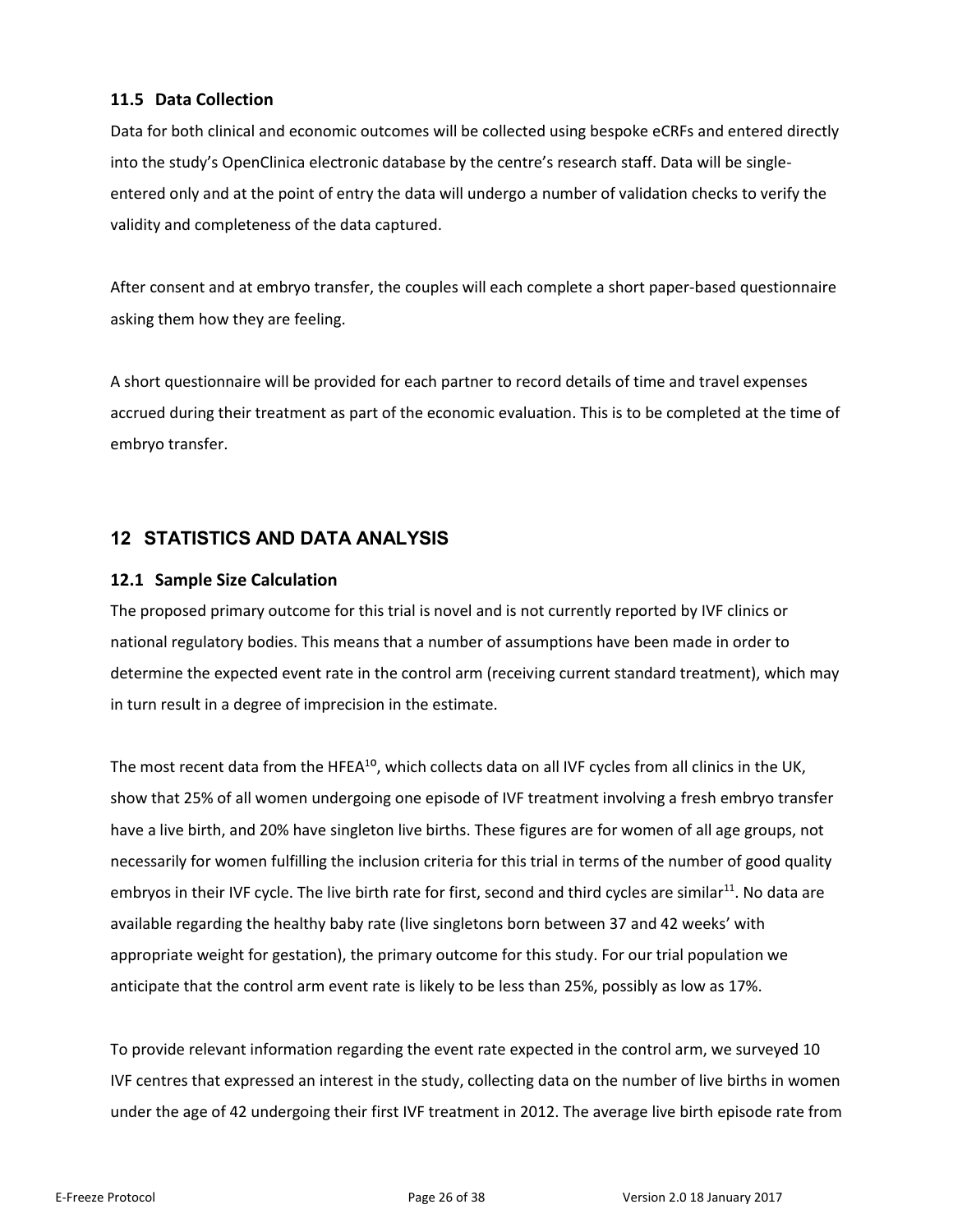this survey was 31% with a 95% confidence interval of 25% to 37%. Accurate data on the healthy baby rate in those with at least 3 good quality embryos were not available. Although the live birth rate is expected to be higher in women with at least 3 good quality embryos (likely to have a better prognosis), we anticipate that the **healthy baby rate** in our trial population will be towards the lower end of the confidence interval, around 25%, taking into account the higher risk of preterm delivery and small for gestational age babies following IVF<sup>2</sup>.

#### The following assumptions have been made for the sample size calculation:

We have assumed a healthy baby rate of between 17% and 25% in women eligible for the trial (age under 42 years with 3 good quality embryos) undergoing standard care (fresh embryo transfer). Taking into account the extra time, effort and potential expense involved in freezing embryos and the delay in embryo transfer of up to 3 months, a panel of clinicians across the UK agreed that the strategy of freezing embryos would be considered effective if the percentage of women having a healthy baby is increased by at least 8% in absolute terms. With 90% power and using a two-sided 5% level of statistical significance, we will need to randomise a total of 1,086 couples (543 in each group) in order to be able to detect an absolute difference of 8% from 17% to 25% and 9% from 25% to 34% in the healthy baby rate, between fresh embryo transfer and transfer of thawed frozen embryos. The difference detectable differs slightly depending on the event rate in the standard care group, which will be reviewed periodically by the DMC.

It is a regulatory requirement for clinics in the UK to report live birth outcomes (including number, weight and gestation) after all embryo transfers i.e. there will be no loss to follow-up. Therefore, we have not taken into account loss to follow-up for these sample size calculations.

It is anticipated that a proportion of those consented may not reach randomisation (e.g. those not having 3 good quality day 3 embryos or requiring all embryos to be frozen for medical reasons), therefore a higher number will need to be consented. As there are no valid data to support the exact proportion, this will be monitored by the DMC.

#### **12.2 Analysis**

<span id="page-26-0"></span>A detailed Statistical Analysis Plan (SAP) will be developed in-house and agreed by the Trial Steering Committee (TSC) before the analysis is undertaken. The analysis and presentation of results will follow the most up-to-date recommendations of the CONSORT group.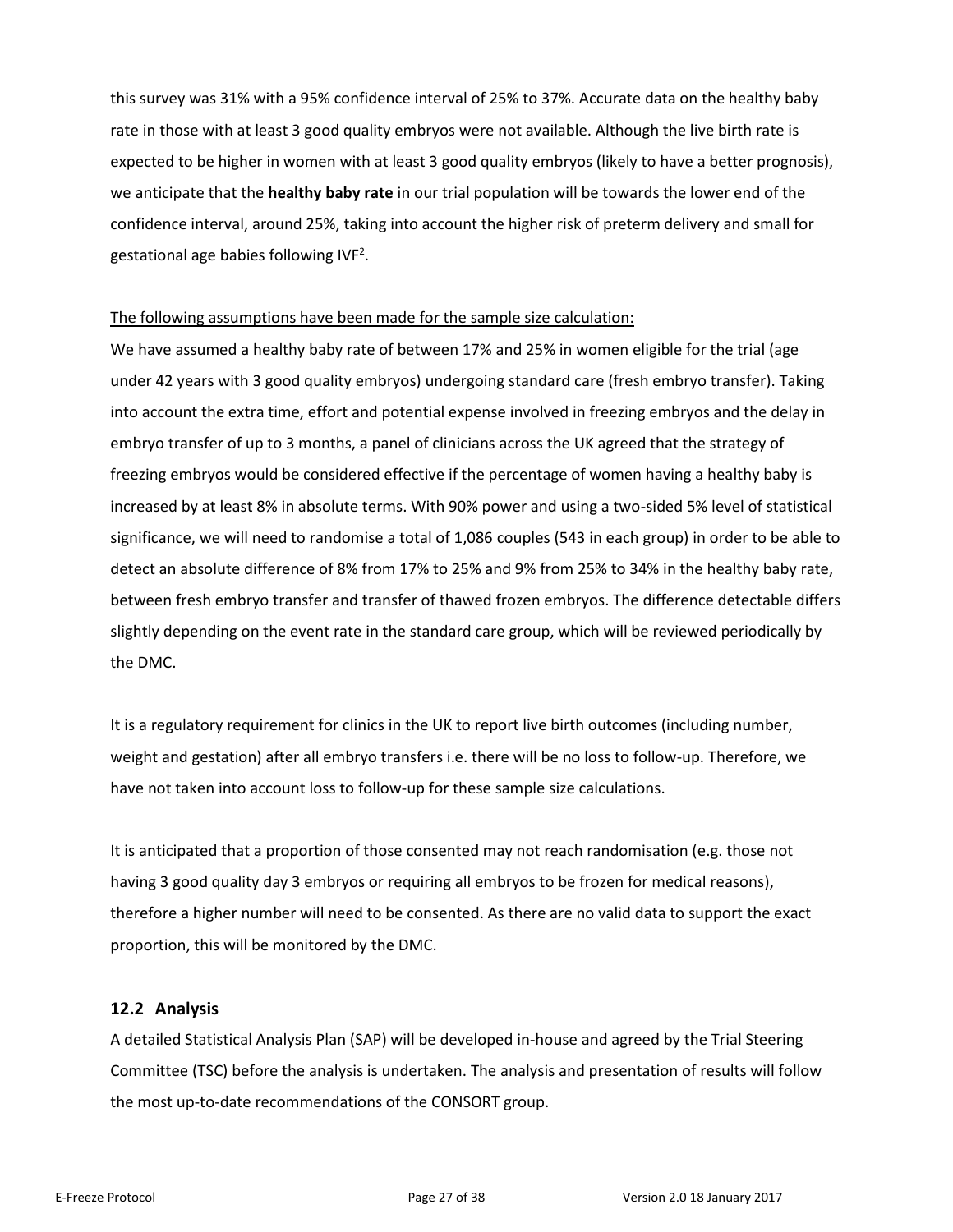Baseline demographic factors and clinical characteristics of the woman will be summarised with counts and percentages for categorical variables, means (with standard deviations) for normally distributed continuous variables, or medians (with interquartile ranges) for other continuous variables.

All outcomes will be analysed in the groups to which they are assigned, regardless of deviation from the protocol or treatment received under the intention-to-treat analysis principle.

All comparative analyses will adjust for the minimisation factors wherever possible. Binary outcomes will be analysed using a log binomial regression model, or using a log Poisson regression model with a robust variance estimator if the binomial model fails to converge. Linear regression will be used for normally distributed continuous outcomes and quantile regression for skewed continuous outcomes.

Comparative analyses will entail calculating the adjusted risk ratio (RR) and 95% confidence interval (CI) for the primary outcome, adjusted RRs and 99% CIs for all binary secondary outcomes, adjusted mean differences (with a 99% CI) for normally distributed continuous secondary outcomes, or median differences (99% CI) for skewed continuous secondary outcome variables (unless the data can be transformed to Normality).

For neonatal secondary outcomes (e.g. low birth weight, small for gestational age, congenital anomaly and perinatal mortality) the adjusted analysis will also account for the anticipated correlation in outcomes between multiple births.

#### **12.2.1 Pre-specified subgroup analysis**

The consistency of the effect of electively freezing embryos followed by thawed frozen embryo transfer on the primary outcome across specific subgroups will be assessed using the statistical test for interaction. Pre-specified subgroup analyses are (i) woman's age (test for trend), (ii) fertility clinic, (iii) cleavage vs blastocyst embryo transfer, (iv) single vs multiple embryo transfer, (v) number of previous embryo transfers.

#### **12.2.2 Secondary analysis**

The primary analysis for all primary and secondary outcomes will be by intention-to-treat. Secondary analyses will be performed to include the clinically relevant denominators such as: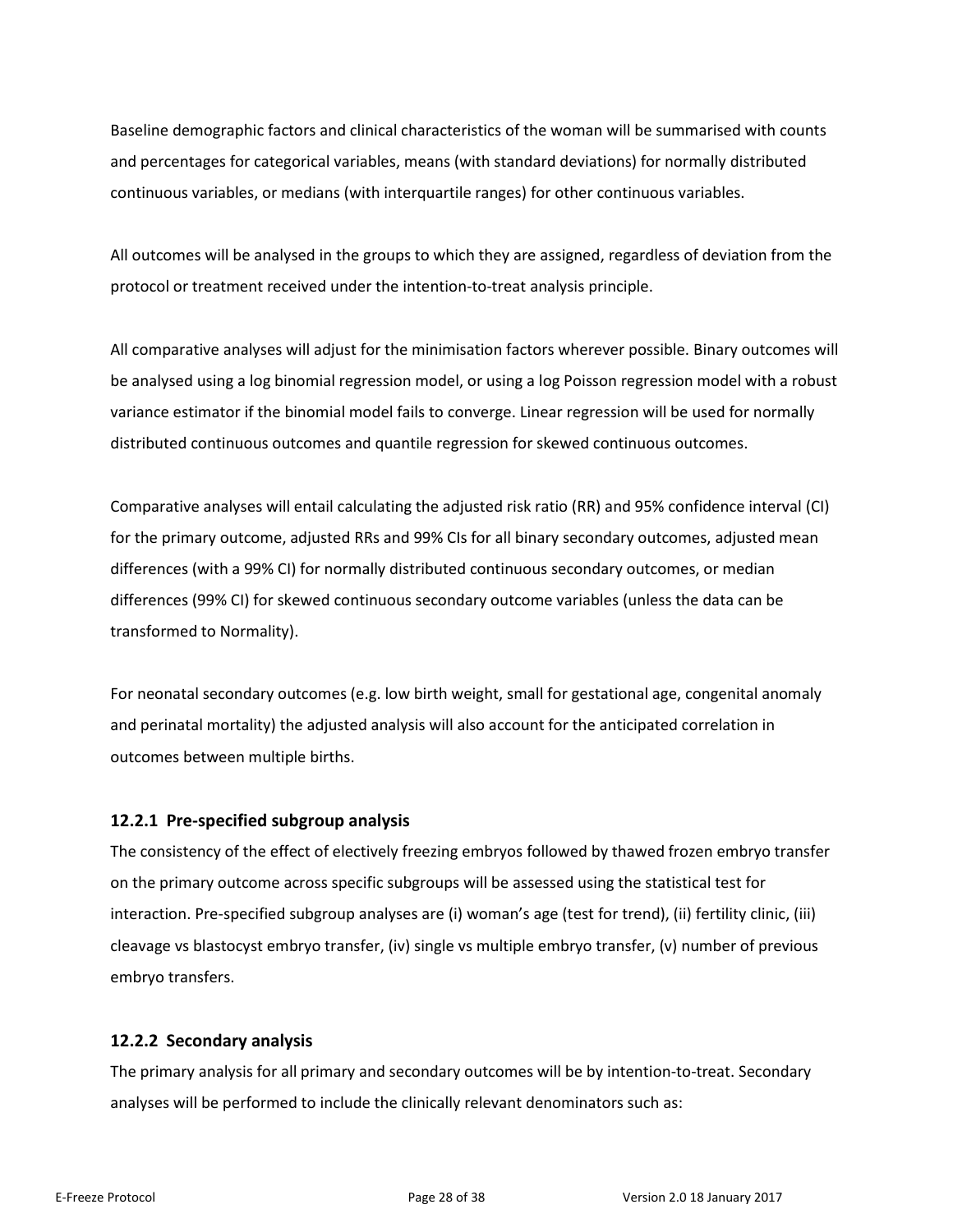- Miscarriage rate (per total number of women with a positive pregnancy test at 2 weeks +/- 3 days after embryo transfer)
- Gestational diabetes mellitus (per total number of pregnant women with an ongoing pregnancy resulting in delivery)
- Multiple pregnancy (per total number of pregnant women with an ongoing pregnancy resulting in delivery)
- Hypertensive disorders (per total number of pregnant women with an ongoing pregnancy resulting in delivery)
- Antepartum haemorrhage (per total number of pregnant women with an ongoing pregnancy resulting in delivery)
- Preterm delivery (< 37 completed weeks) (per total number of pregnant women with an ongoing pregnancy resulting in delivery)
- Very preterm delivery (< 32 completed weeks) (per total number of pregnant women with an ongoing pregnancy resulting in delivery)
- Low birth weight (< 2,500 g at birth) (per total number of babies born)
- Very low birth weight (< 1,500 g at birth) (per total number of babies born)
- High birth weight (> 4,000 g at birth) (per total number of babies born)
- Large for gestational age (> 90th centile) (per total number of babies born)
- Small for gestational age (< 10th centile) (per total number of babies born)
- Congenital anomaly/birth defect (per total number of babies born)
- Perinatal mortality (per total number of babies born)

Failure of embryos to survive after thawing (per embryo thawed) will be reported for the intervention group.

## **12.3 Economic Evaluation**

<span id="page-28-0"></span>A formal economic evaluation will be undertaken to assess the cost-effectiveness of the alternative approaches to treatment used in the trial. Resource use and costs will be estimated primarily from a health and personal social services perspective. However, personal time and travel costs, associated with any additional treatment-related visits which are not part of standard routine practice, will also be estimated via a short questionnaire administered at the time of embryo transfer. This is to be completed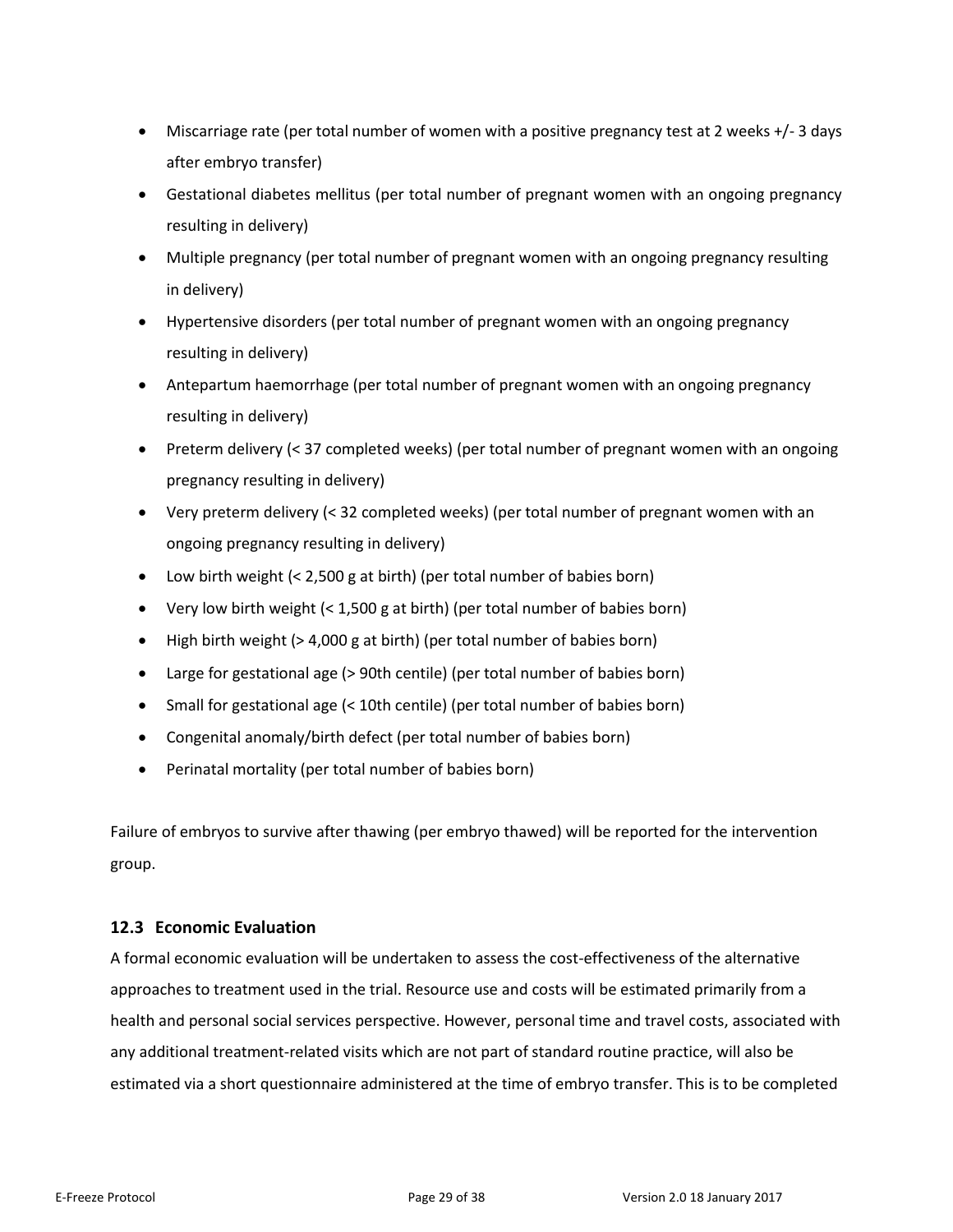by both partners. In addition, longer-term social costs associated with child health outcomes will be modelled based on existing literature.

Trial data collection instruments (eCRFs) will be used to capture participant level resource use associated with treatment, up to the trial end points of delivery or failure to become pregnant following the initial transfer. Appropriate unit costs $12, 13$  will be used to value resource use events recorded in the case report forms. These costs will be summarised by treatment allocation group (by intention-to-treat), and presented in relation to the primary and secondary clinical outcomes. A cost-consequence balance sheet will be constructed to highlight the favoured strategy on cost and each clinical outcome at 12 months. The extra cost per additional healthy baby delivered (in the thawed frozen embryo transfer group versus fresh embryo transfer) will also be estimated using linear regression with adjustment for minimisation variables and baseline covariates as appropriate.

Many couples who fail to conceive following the initial embryo transfer will have access to subsequent frozen/thawed transfers, although the costs and outcomes associated with these will not be captured within the trial follow-up. Additionally, some adverse birth outcomes (e.g. preterm delivery, low birth weight) can have a far reaching impact on costs and child health outcomes. Modelling will therefore be used to inform cost-effectiveness over an extended time horizon. In order to do this, we will adapt an existing decision model<sup>14</sup> to simulate the progression of couples (who do not experience live birth following their initial embryo transfer) to the subsequent transfer of their remaining frozen embryos. The model will also capture the longer-term cost and quality of life outcomes for any infants born as a result of treatment. The outputs of this modelling exercise will also be presented in the form of a costconsequence balance sheet. Deterministic and probabilistic sensitivity analyses will be undertaken to characterise the uncertainty surrounding the estimated differences in costs and outcomes between approaches, and to assess the impact of changes in key model input parameters and assumptions.

## **13 STUDY MANAGEMENT AND OVERSIGHT ARRANGEMENTS**

#### **13.1 Trial Steering Committee (TSC)**

<span id="page-29-1"></span><span id="page-29-0"></span>The role of the TSC is to provide the overall supervision of the study. The TSC should monitor the progress of the study and conduct and advise on its scientific credibility. The TSC will consider and act, as appropriate, upon the recommendations of the DMC and ultimately carries the responsibility for deciding whether a trial needs to be stopped on grounds of safety or efficacy.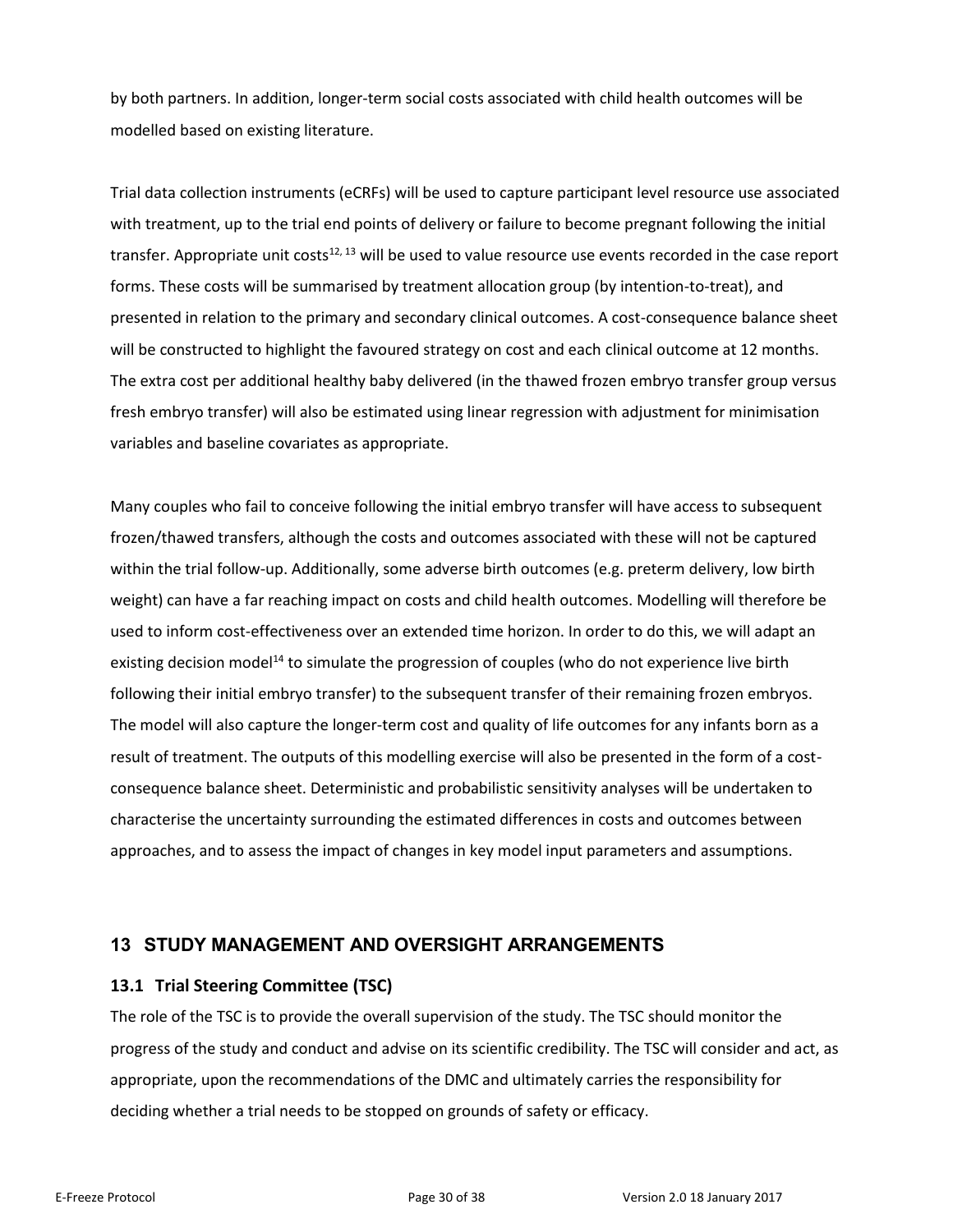The TSC will consist of an independent chair and at least two other independent members. Committee members will be deemed to be independent if they are not involved in study recruitment and are not employed by any organisation directly involved in the study conduct. Representatives from relevant Patient/Public Involvement groups, the Chief Investigator and other Investigators/Co-applicants will be joined by observers from the NPEU CTU. The NIHR programme manager will be invited to attend all TSC meetings.

A TSC Charter will be prepared before and agreed at the first TSC meeting to document how the committee will operate.

## **13.2 Data Monitoring Committee (DMC)**

<span id="page-30-0"></span>A DMC independent of the applicants and the TSC will review the progress of the trial at least annually and provide advice on the conduct of the trial to the TSC who will report to the HTA programme manager. The committee will periodically review study progress and outcomes. The timings and content of the DMC reviews will be detailed in a DMC Charter, which will be agreed at its first meeting. The DMC will consist of an independent chair and at least two other independent members, who will be experts in their field, such as an embryologist, statistician or an IVF clinician.

## **13.3 Project Management Group (PMG) and Clinical Investigators' Group (CIG)**

<span id="page-30-1"></span>The study will be supervised on a day-to-day basis by the Project Management Group (PMG). This group reports to the TSC, which has overall responsibility for the conduct of the study.

The core PMG will consist of the Chief Investigator and NPEU CTU staff which may include:

- Clinical Trials Unit Director
- Senior Trials Manager
- Senior Trials Programmer
- Trial Co-ordinator
- Senior Trial Statistician
- Administrator/Data Manager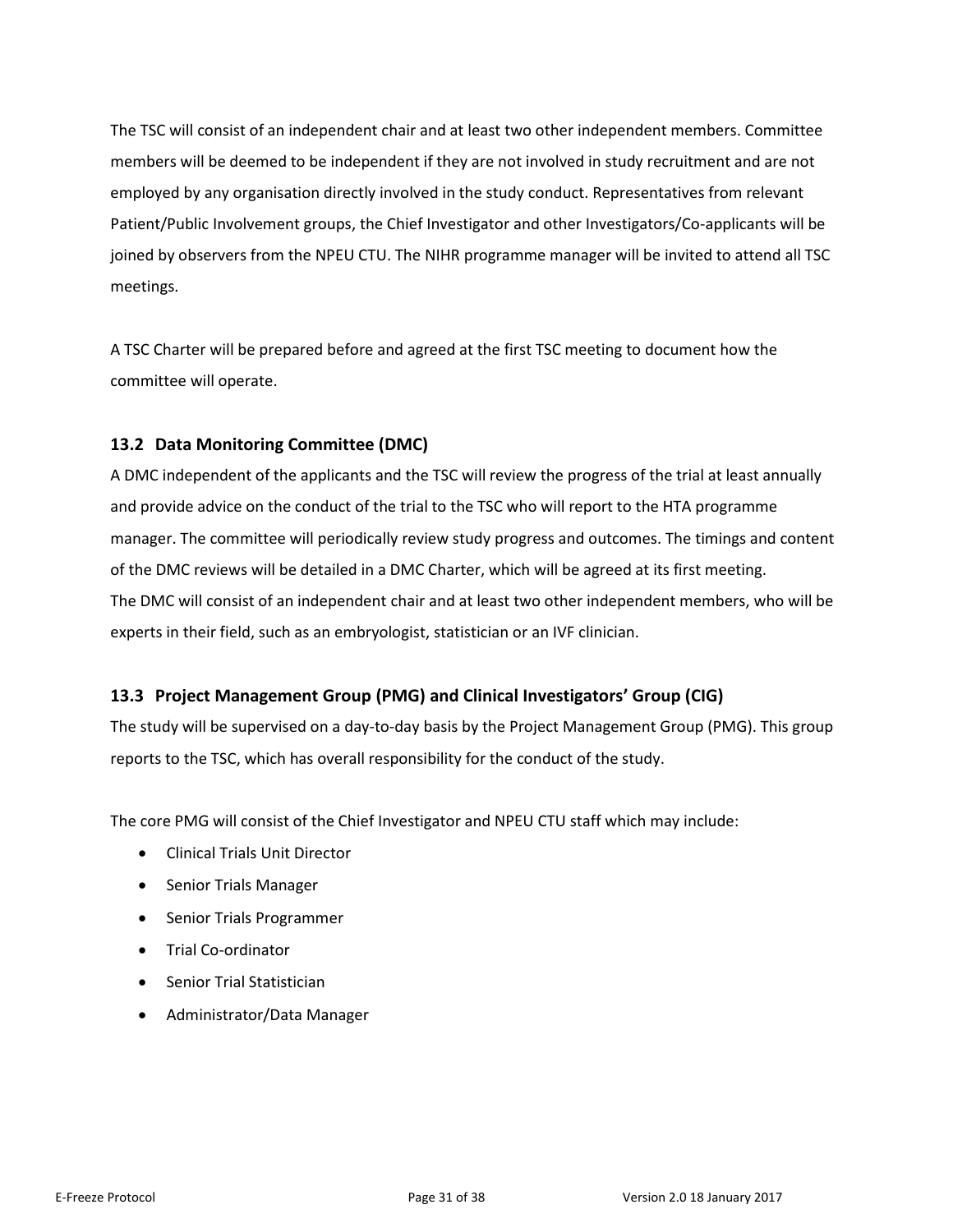The core PMG will meet regularly (at least monthly). The Co-Investigators Group (CIG) will meet at regular intervals through the duration of the trial; this will comprise all co-applicants and the members of the core PMG.

#### **13.4 Trial Management**

<span id="page-31-0"></span>The trial co-ordinating centre will be at the NPEU CTU University of Oxford where the Trial Co-ordinator will be based. The NPEU CTU will be responsible for trial oversight, IT system/functions such as randomisation, clinical and administrative databases, all programming and statistical analyses, servicing both the DMC and TSC, and, in collaboration with the Chief Investigator and the Local Research Nurse for the general day-to-day running of the study including recruitment of sites and training of staff. A 24/7 (365 days a year) emergency helpline is available for out-of-hours queries relating to the trial. The economic analysis will be conducted at the University of Aberdeen.

#### **13.5 Risk Assessment and Monitoring**

<span id="page-31-1"></span>A study risk assessment and monitoring plan has been completed as part of the development of this study by NPEU CTU. This risk assessment and monitoring plan will be reviewed at regular intervals during the course of the study to ensure that appropriate and proportionate monitoring activity is performed.

## **14 CONFIDENTIALITY, DATA PROTECTION AND DATA MANAGEMENT**

<span id="page-31-2"></span>Direct access to source data/documents (including hospital records/notes, clinical charts, laboratory reports, pharmacy records and test reports) will be granted to authorised representatives from the NPEU CTU, the Sponsor and host organisations to permit study related monitoring, audits and inspections.

Overall responsibility for ensuring that each participant's information is kept confidential will lie with the study Sponsor who has delegated this responsibility to the NPEU CTU. All paper documents will be stored securely and kept in strict confidence in compliance with the Data Protection Act (1998). Data entered onto the eCRFs will be automatically transferred for storage in an electronic database hosted by NPEU CTU on behalf of the Sponsors, in which the participant will be identified only by a study specific number. The participant's name and any other identifying details will be stored in a separate database also held by NPEU CTU on behalf of the Sponsors which will be linked to the database containing study data only by the participant's study number. After the study has been completed and the reports published, the data will be archived. Electronic and paper documents will be archived by the NPEU using their secure archiving facilities, as detailed in NPEU Standard Operating Procedures.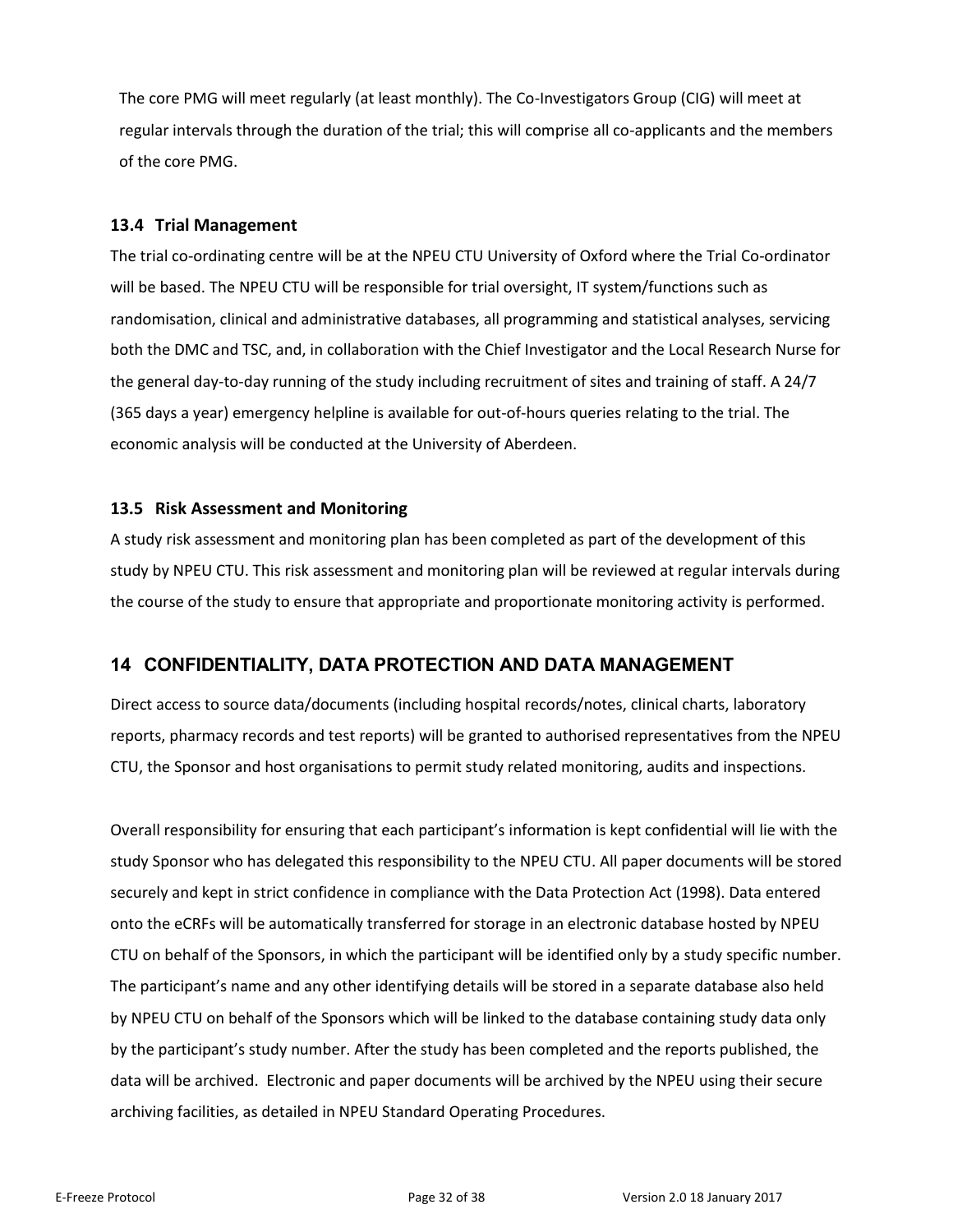Electronic files will be stored on a file server that has restricted access. The server is in a secure location and access is restricted to a few named individuals. Access to the building in which the NPEU CTU is situated is via an electronic tag and individual rooms are kept locked when unoccupied. Authorisation to access restricted areas of the NPEU CTU network is as described in the NPEU CTU security policy. Data will be processed on a workstation by authorised staff. The computer workstations access the network via a login name and password (changed regularly). No data are stored on individual workstations. Backing up is done automatically overnight to an offsite storage area. The location of the backup computer is in a separate department which has electronic tag access. Access to the room in which the backup machine is located is via a key-pad system.

## **15 STUDY CONDUCT RESPONSIBILITIES**

## **15.1 Declaration of Helsinki**

<span id="page-32-1"></span><span id="page-32-0"></span>The Chief Investigator will ensure that this study is conducted in accordance with the principles of the Declaration of Helsinki.

## **15.2 Guidelines for Good Clinical Practice**

<span id="page-32-2"></span>The Chief Investigator will ensure that this study is conducted in full conformity with relevant regulations and with the Guidelines for Good Clinical Practice.

#### **15.3 Approvals**

<span id="page-32-3"></span>The trial will start after gaining approval from a Research Ethics Committee. NHS Trust Research and Development Office (R&D) will be sought for individual trial sites.

## **15.4 Protocol Amendments, Deviations and Breaches**

<span id="page-32-4"></span>The CI will seek approval for any amendments to the Protocol or other study documents from the Sponsor, NIHR HTA, REC and NHS R&D Office(s). Amendments to the protocol or other study documents will not be implemented without these approvals.

Incidents and protocol deviations will be reported as soon as possible to the NPEU CTU and assessed by the PMG. In the event that a serious breach is suspected the Sponsor must be contacted as soon as possible. In collaboration with the CI, the serious breach will be reviewed by the Sponsor and, if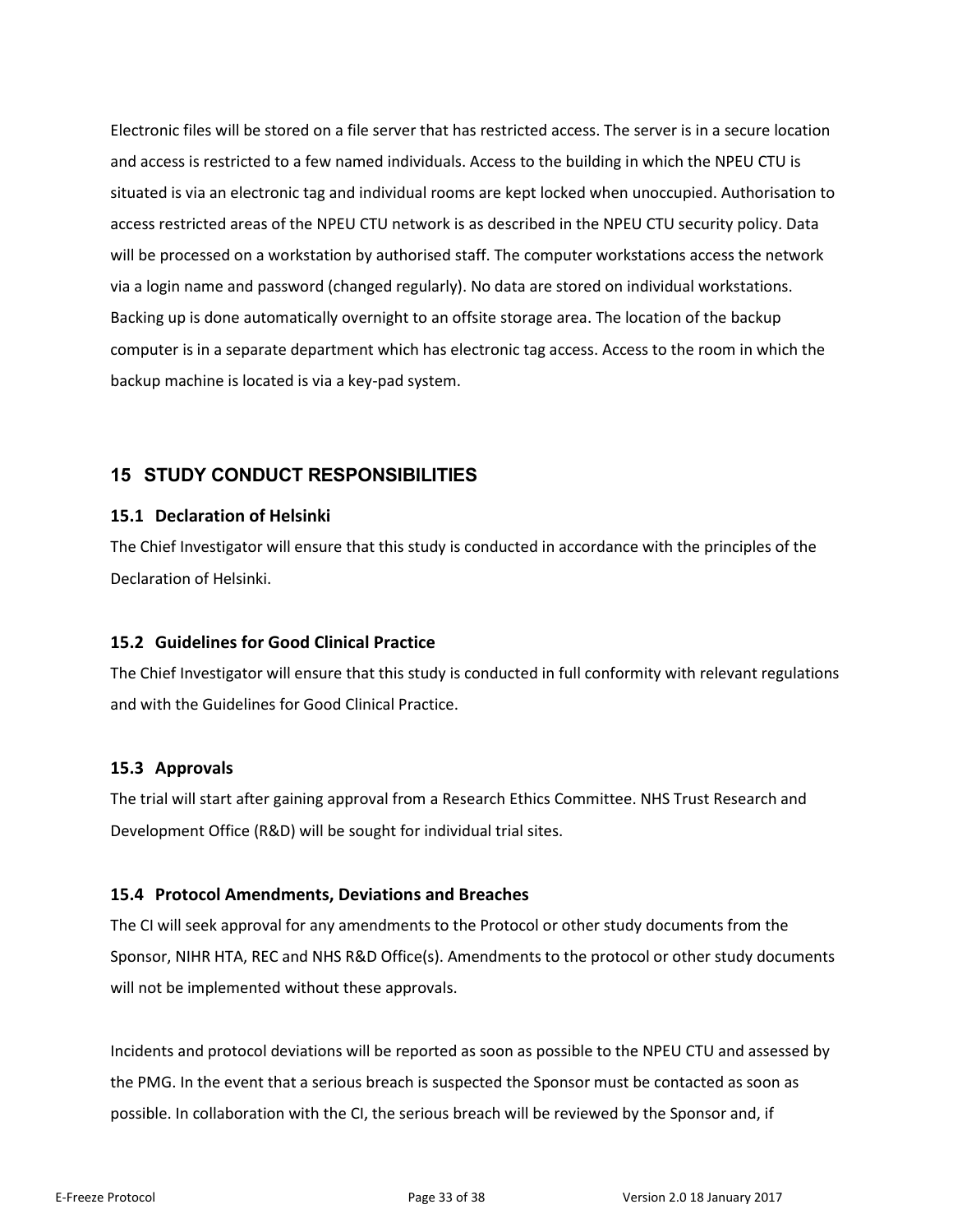appropriate, the Sponsor will report it to the REC committee and the NHS host organisation within seven calendar days.

## **15.5 Insurance and Indemnity**

<span id="page-33-0"></span>The University of Aberdeen and Grampian Health Board are Co-Sponsoring this study. The University of Aberdeen will obtain and hold insurance policies for legal liabilities arising from the study. Grampian Health Board will maintain its membership of the Clinical Negligence and Other Risks Insurance Scheme (CNORIS) which covers the legal liability of Grampian in relation to the study.

The participating sites are all run as NHS units and have indemnity arrangements in place which will cover their liabilities in relation to their participation in the study. In the event that non-NHS sites join the study, the indemnity arrangement for these centres will be assessed to ensure appropriate cover is in place prior to the non-NHS site being approved to participate in the study.

## **15.6 Study Record Retention**

All study documentation will be kept for at least 25 years after publication of the study results.

#### <span id="page-33-1"></span>**15.7 End of Study**

<span id="page-33-2"></span>The end of study is defined as database lock. This will occur when all data have been collected, cleaned and queries have been resolved. The end of the study will be reported to the Sponsor and REC within 90 days, or 15 days if the study is terminated prematurely. The CI will ensure that any appropriate follow-up is arranged for all participants. A summary report of the study will be provided to the Sponsor and REC within 1 year of the end of the study.

## **16 REPORTING, PUBLICATIONS AND NOTIFICATION OF RESULTS**

## **16.1 Authorship Policy**

<span id="page-33-4"></span><span id="page-33-3"></span>Primary responsibility for preparing all output for publication will lie with the CI. A writing committee drawn from the co-investigators (trial grant holders), trial co-ordinators and others substantially involved in execution, analysis and interpretation will be named authors on the principal publications arising from the trial provided they meet the authorship criteria used by most high impact peer reviewed journals (see http://www.icmje.org).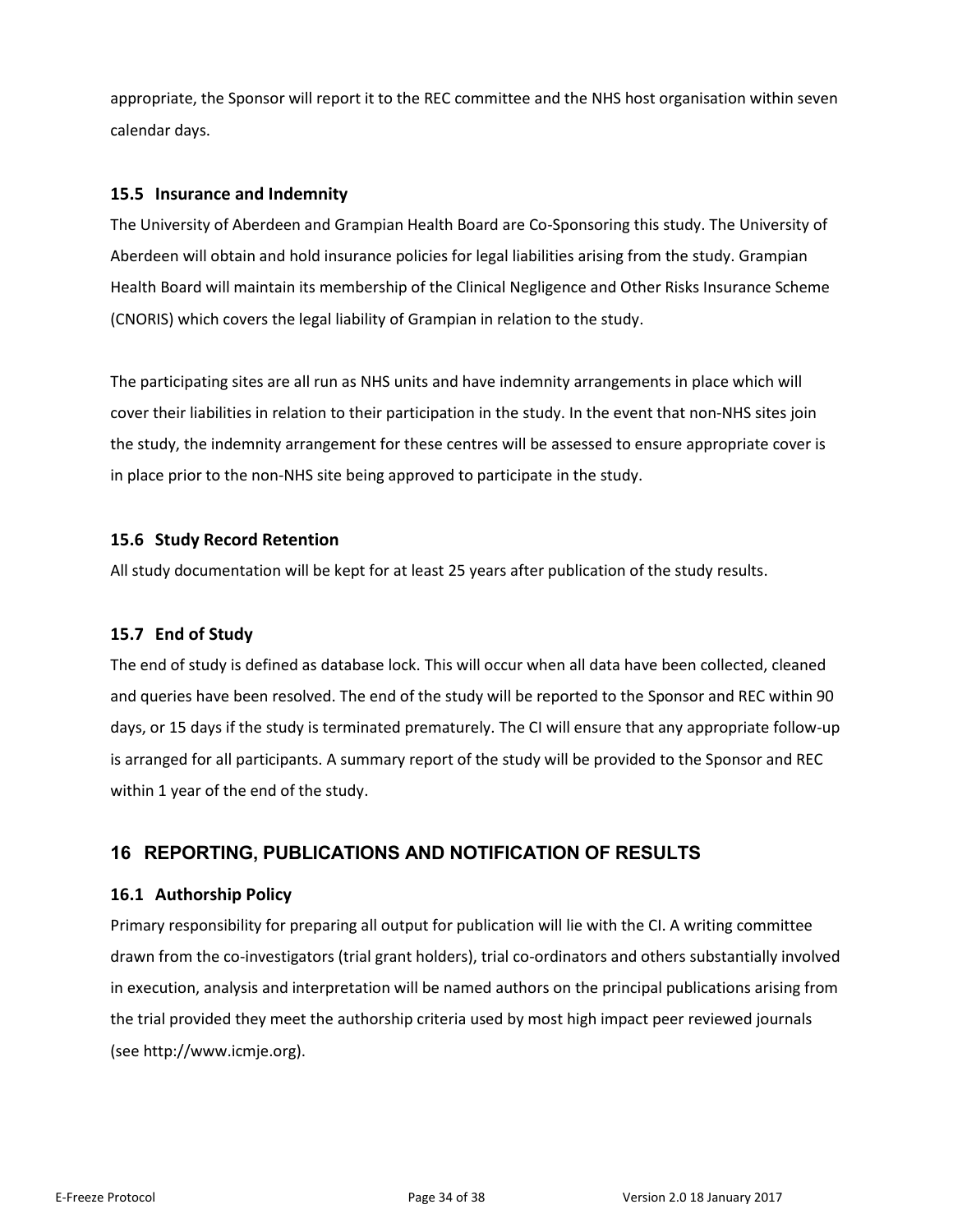Principal Investigators will be named formally as collaborators on the publication; other trial personnel with significant input to the running of the trial will be named in the Acknowledgements in publications. The Chief Investigator will nominate and agree appropriate authorship on all publications prior to commencement of writing.

## **16.2 Publication**

<span id="page-34-0"></span>The CI and NPEU CTU will co-ordinate dissemination of the results from this trial. All publications using data from this trial to undertake original analyses will be submitted to the TSC and to the Sponsor for review before release. The research will be submitted for publication in high impact, peer reviewed, scientific journals. More general dissemination of the results will be achieved through publication of summary findings. There are no commercial or intellectual rights issues that would delay publication of results.

## **16.3 Peer Review**

<span id="page-34-1"></span>The study has been peer reviewed internally (prior to submitting grant application) and was externally peer reviewed by the funder. After REC approval has been obtained, the intention is that this protocol will be submitted for publication and will be available for download via the NPEU website.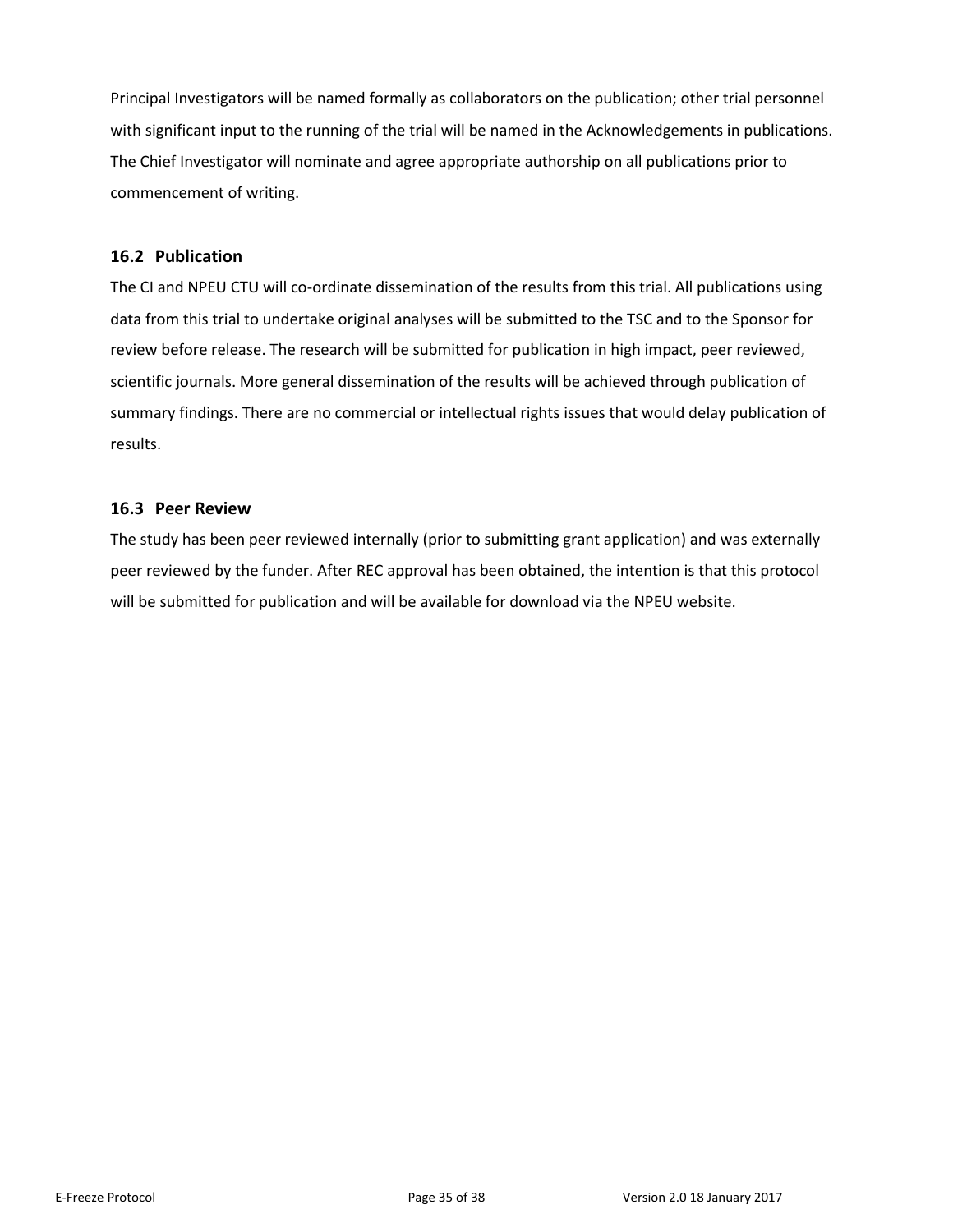## **17 References**

- 1. NICE guidelines. Fertility: Assessment and Treatment for People with Fertility Problems [Cg156]. Accessed: [24/08/15]. Available from[: https://www.nice.org.uk/guidance/cg156.](https://www.nice.org.uk/guidance/cg156)
- <span id="page-35-0"></span>2. Pandey S, Shetty A, Hamilton M, Bhattacharya S, Maheshwari A. Obstetric and Perinatal Outcomes in Singleton Pregnancies Resulting from IVF/ICSI: A Systematic Review and Meta-Analysis. Hum Reprod Update. 2012;18(5):485–503.
- 3. Maheshwari A, Pandey S, Shetty A, Hamilton M, Bhattacharya S. Obstetric and Perinatal Outcomes in Singleton Pregnancies Resulting from the Transfer of Frozen Thawed Versus Fresh Embryos Generated through in Vitro Fertilization Treatment: A Systematic Review and Meta-Analysis. Fertil Steril. 2012;98(2):368–77 e1–9.
- 4. Aflatoonian A, Oskouian H, Ahmadi S, Oskouian L. Can Fresh Embryo Transfers Be Replaced by Cryopreserved-Thawed Embryo Transfers in Assisted Reproductive Cycles? A Randomized Controlled Trial. J Assist Reprod Genet. 2010;27(7):357–63.
- 5. Shapiro BS, Daneshmand ST, Garner FC, Aguirre M, Hudson C, Thomas S. Evidence of Impaired Endometrial Receptivity after Ovarian Stimulation for in Vitro Fertilization: A Prospective Randomized Trial Comparing Fresh and Frozen-Thawed Embryo Transfer in Normal Responders. Fertil Steril. 2011;96(2):344–8.
- 6. Shapiro BS, Daneshmand ST, Garner FC, Aguirre M, Hudson C, Thomas S. Evidence of Impaired Endometrial Receptivity after Ovarian Stimulation for in Vitro Fertilization: A Prospective Randomized Trial Comparing Fresh and Frozen-Thawed Embryo Transfers in High Responders. Fertil Steril. 2011;96(2):516–8.
- 7. Roque M, Lattes K, Serra S, Sola I, Geber S, Carreras R, et al. Fresh Embryo Transfer Versus Frozen Embryo Transfer in in Vitro Fertilization Cycles: A Systematic Review and Meta-Analysis. Fertil Steril. 2013;99(1):156–62.
- 8. Royal College of Obstetrics and Gynaecology. Ovarian Hyperstimulation Syndrome, Management (Green-Top Guideline No. 5). Accessed: [24/08/15]. Available from: [https://www.rcog.org.uk/en/guidelines-research-services/guidelines/gtg5/.](https://www.rcog.org.uk/en/guidelines-research-services/guidelines/gtg5/)
- 9. Cutting R, Morroll D, Roberts SA, Pickering S, Rutherford A, BFS, et al. Elective Single Embryo Transfer: Guidelines for Practice British Fertility Society and Association of Clinical Embryologists. Hum Fertil (Camb). 2008;11(3):131–46.
- 10. Human Fertilization and Embryology Authority. Fertility Treatment 2012 Trends & Figures. Accessed: [24/08/15]. Available from: [http://www.hfea.gov.uk/docs/FertilityTreatment2012TrendsFigures.PDF.](http://www.hfea.gov.uk/docs/FertilityTreatment2012TrendsFigures.PDF)
- 11. McLernon DJ, Maheshwari A, Lee AJ, Bhattacharya S. Cumulative live birth rates after one or more complete cycles of IVF: a population-based study of linked cycles of IVF: apopulation-based study of linked cycle data from 178 898 women. Human Reproduction, Vol.31, No.3 pp.572-581, 2016.
- 12. Unit Costs of Health and Social Care 2014. Accessed: [01/09/15]. Available from: [http://www.pssru.ac.uk/project-pages/unit-costs/2014/.](http://www.pssru.ac.uk/project-pages/unit-costs/2014/)
- 13. Department of Health. Reference Costs 2013-14. Accessed: [01/09/15]. Available from: [https://www.gov.uk/government/uploads/system/uploads/attachment\\_data/file/380322/01\\_Final](https://www.gov.uk/government/uploads/system/uploads/attachment_data/file/380322/01_Final_2013-14_Reference_Costs_publication_v2.pdf) 2013-14 Reference Costs publication v2.pdf.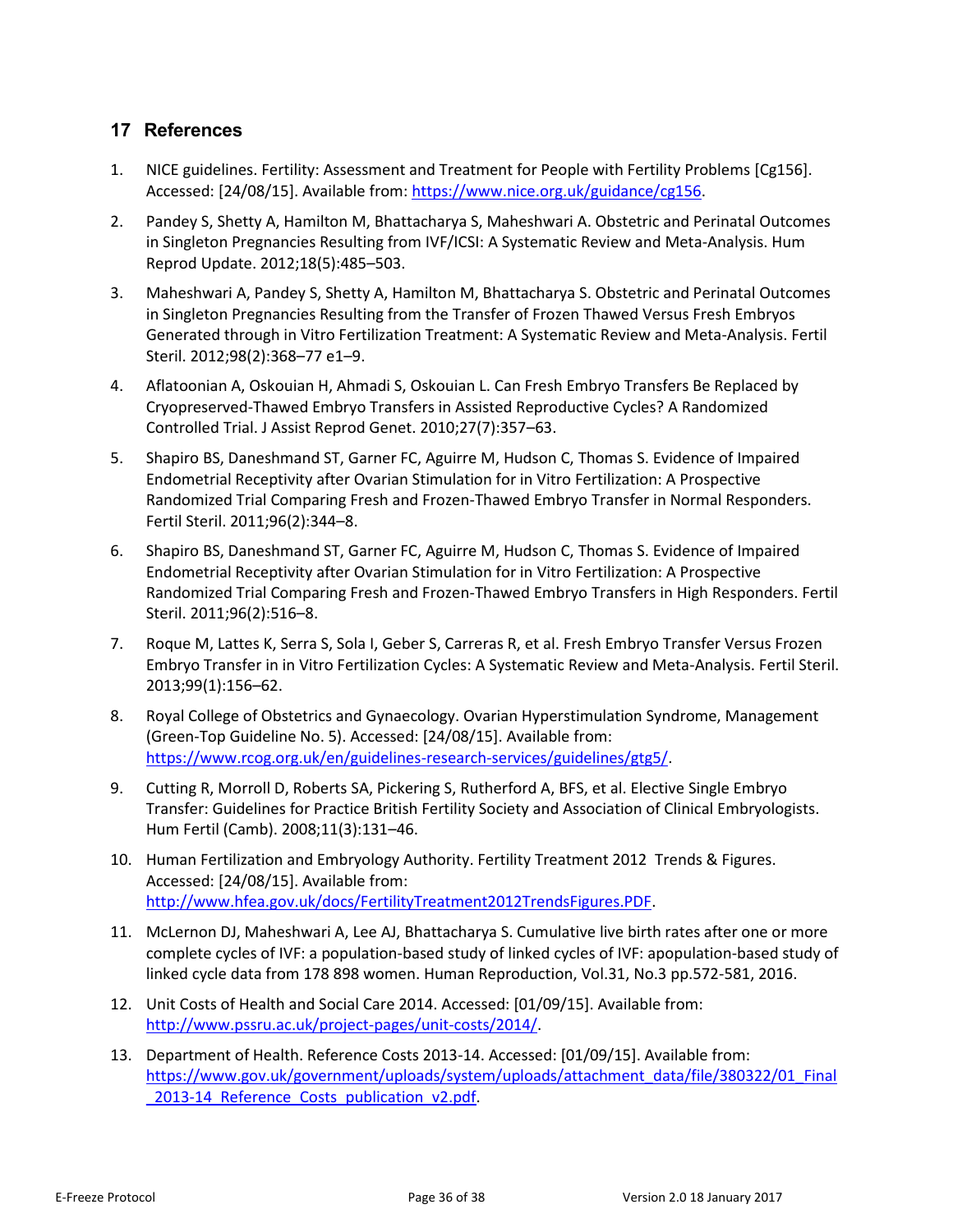14. Scotland GS, McLernon D, Kurinczuk JJ, McNamee P, Harrild K, Lyall H, et al. Minimising Twins in in Vitro Fertilisation: A Modelling Study Assessing the Costs, Consequences and Cost-Utility of Elective Single Versus Double Embryo Transfer over a 20-Year Time Horizon. BJOG. 2011;118(9):1073–83.